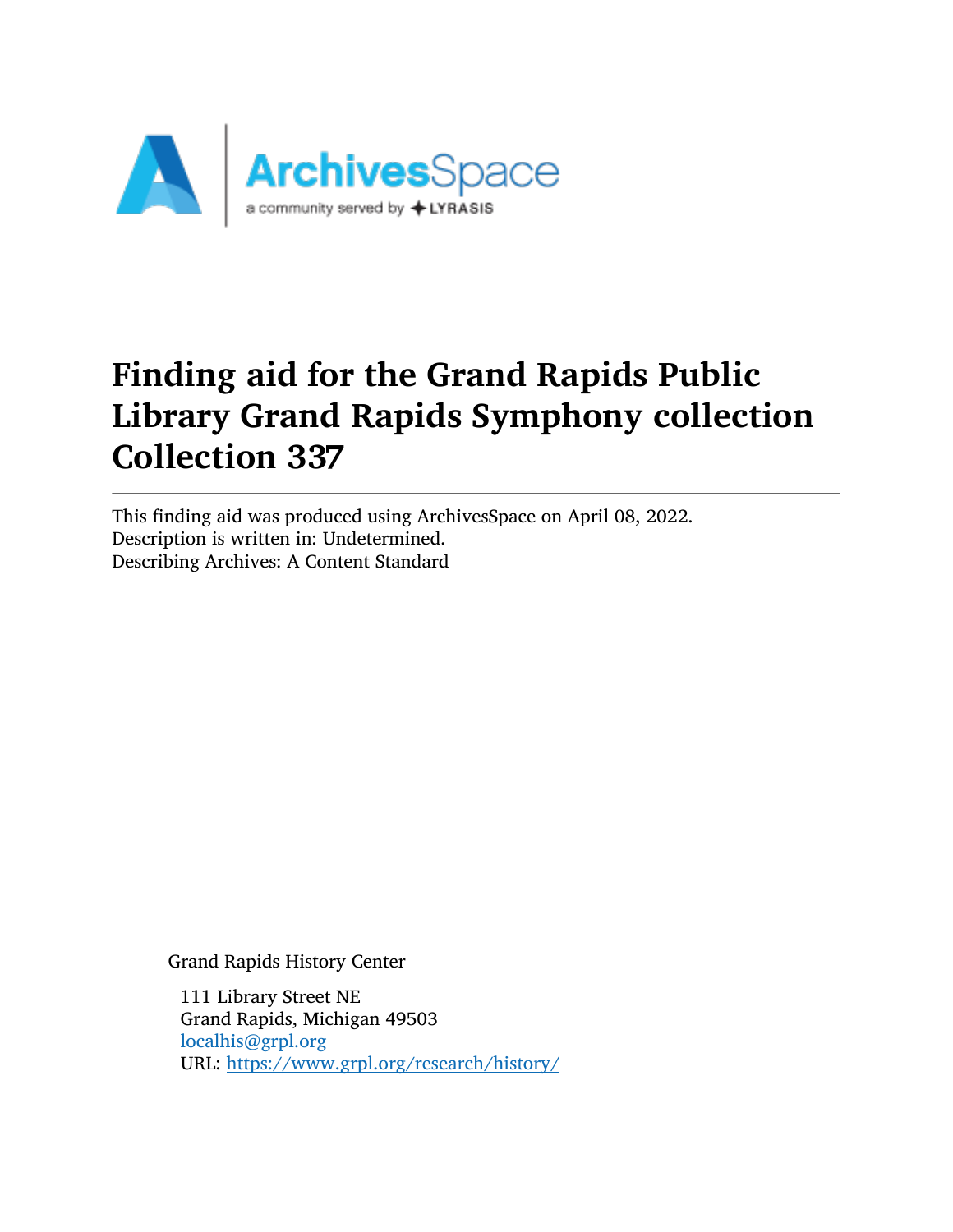# <span id="page-1-0"></span>**Table of Contents**

| $\overline{3}$ |
|----------------|
| 3              |
|                |
|                |
|                |
|                |
|                |
|                |
|                |
|                |
|                |
|                |
|                |
|                |
|                |
|                |
|                |
|                |
|                |
|                |
|                |
|                |
|                |
|                |
|                |
|                |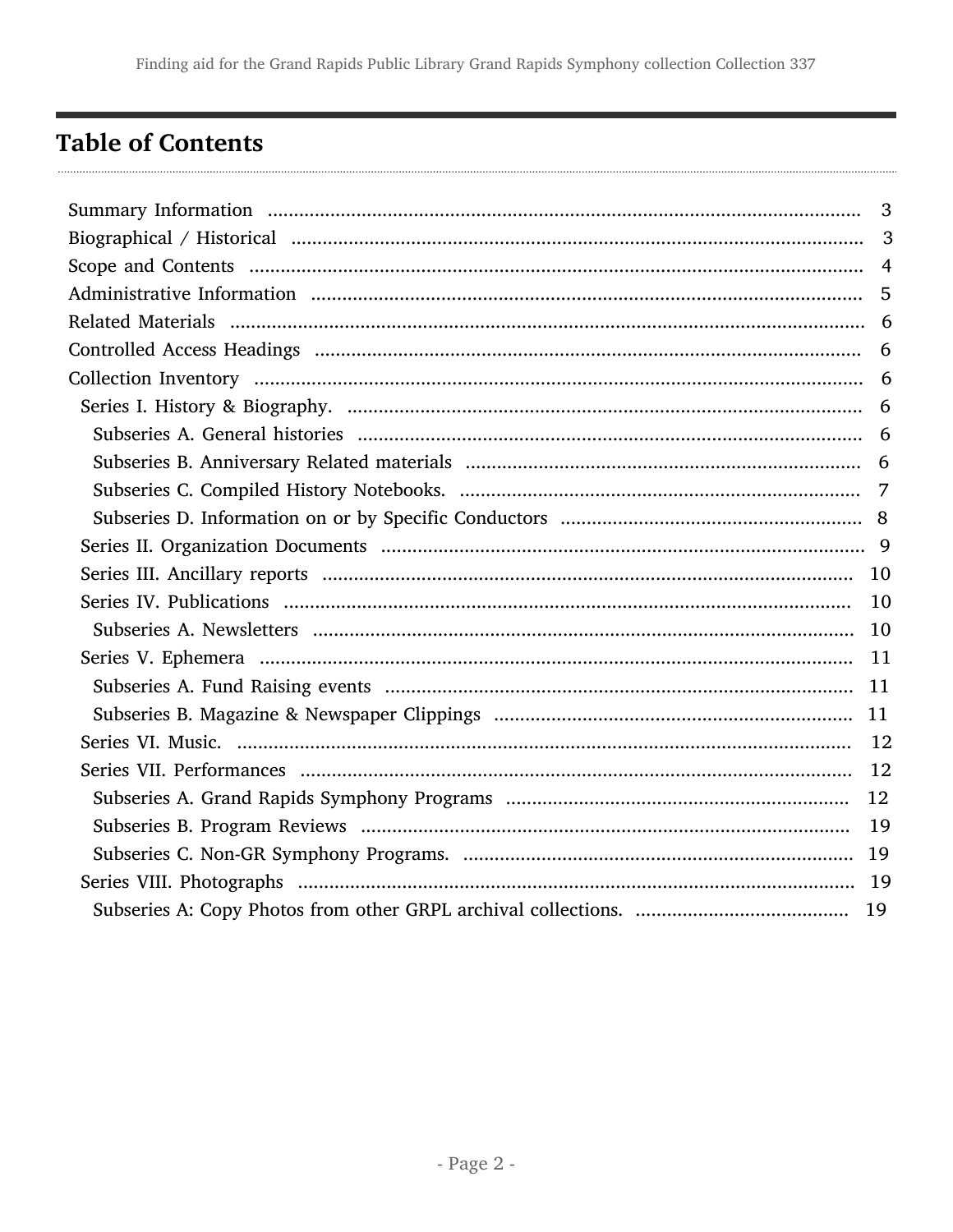## <span id="page-2-0"></span>Summary Information

| <b>Repository:</b>                  | <b>Grand Rapids History Center</b>                                                                                                                                                                                                                                                                                                                                                                                                                                                                                             |
|-------------------------------------|--------------------------------------------------------------------------------------------------------------------------------------------------------------------------------------------------------------------------------------------------------------------------------------------------------------------------------------------------------------------------------------------------------------------------------------------------------------------------------------------------------------------------------|
| Title:                              | Grand Rapids Public Library Grand Rapids Symphony collection                                                                                                                                                                                                                                                                                                                                                                                                                                                                   |
| ID:                                 | Collection 337                                                                                                                                                                                                                                                                                                                                                                                                                                                                                                                 |
| Date [inclusive]:                   | circa 1917-2005                                                                                                                                                                                                                                                                                                                                                                                                                                                                                                                |
| Physical<br>Description:            | 8.5 Linear Feet 20 boxes                                                                                                                                                                                                                                                                                                                                                                                                                                                                                                       |
| Language of the<br><b>Material:</b> | English.                                                                                                                                                                                                                                                                                                                                                                                                                                                                                                                       |
| Abstract:                           | This is a devised collection containing various items and small<br>accessions collected at the Grand Rapids Public Library and<br>relating to the Grand Rapids Symphony. The collection does not<br>contain the official records of the Symphony, but contains some<br>informative documents from individuals directly associated<br>with the Symphony, as well as other materials collected over<br>the years by the Library. The collection includes programs,<br>newsletters, histories, a scrapbook and a few photographs. |

^ [Return to Table of Contents](#page-1-0)

# <span id="page-2-1"></span>Biographical / Historical

According to information in the "Chronicle of the Grand Rapids Symphony Orchestra," which is included in this collection, the roots of the contemporary Symphony lie in the St. Cecilia Orchestra, organized in 1917-1918. Mr. Leo Rucker was the first conductor, followed by Reese Vetch in 1918. By 1920, Ottokar Malek had taken over as conductor and enlarged the orchestra. He then removed it to Central High School, and the name changed to the Grand Rapids Civic Orchestra. After Mr. Malek's death (April 24, 1923), Karl Wecker took the lead. Wecker was brought from Cincinnati to head the music program at the Grand Rapids Junior College, as well. He inherited from Malek an organization with a new constitution and plans to fund raise to support the organization.

In the mean time, another group had developed under Sherman Tuller, concertmaster, registering the name of the Grand Rapids Symphony Orchestra. The two groups were merged and reorganized under Wecker. The exact date of this is unclear.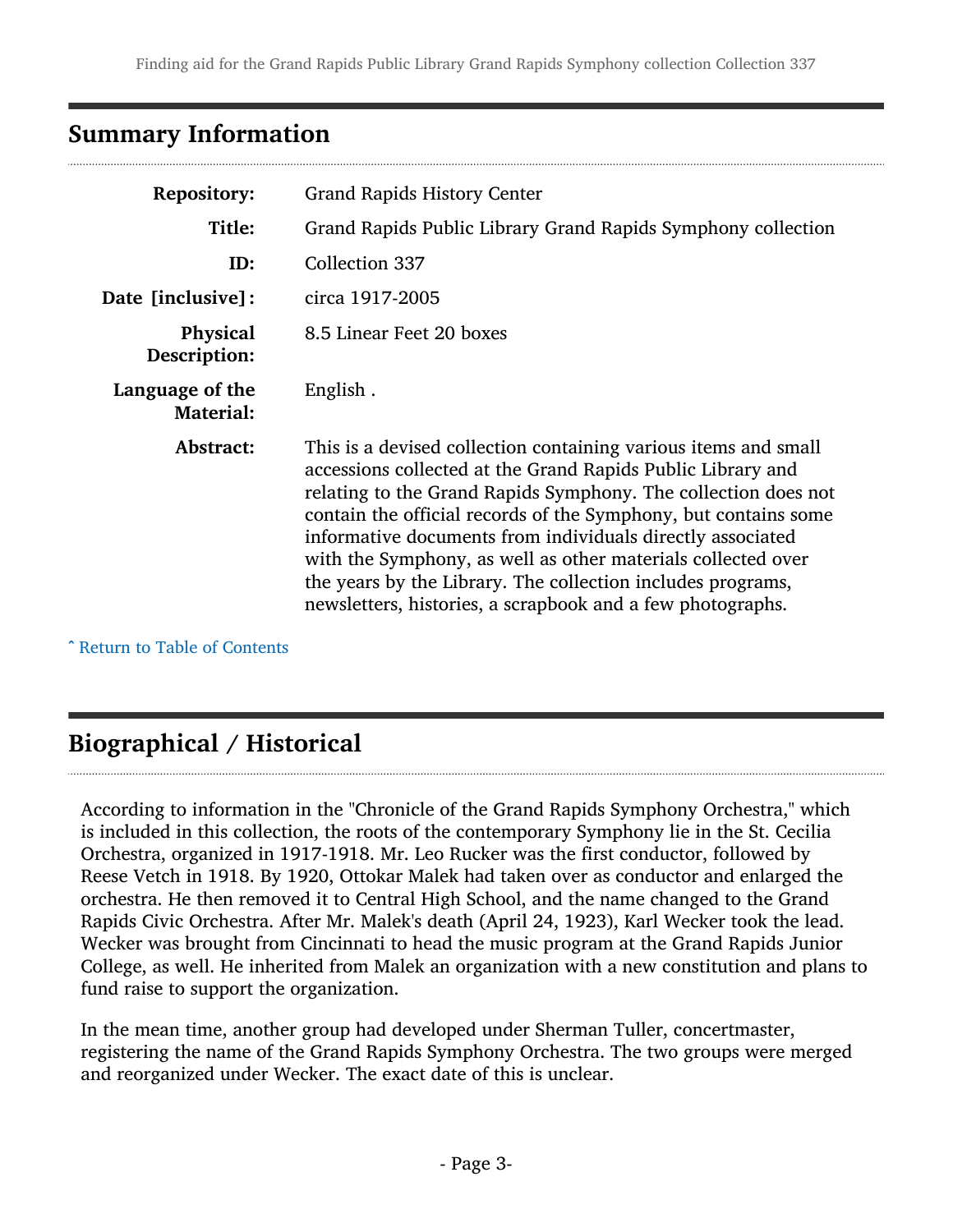Various individuals and organizations were prominent in their support for the development of the orchestra, from the members of St. Cecilia to the charter members of the Board of the Symphony Society in 1924/1925, formed for the ongoing financial support of the orchestra. These important figures are discussed fully in the Chronicle. Members of the orchestra received payment for their services for the first time during this season. However, this organization soon fell apart, and many of the musicians took positions elsewhere. Between 1926-1929, the official symphony ceased to exist.

The Symphony today documents its official beginning from the January 11, 1930 meeting to reorganize the Grand Rapids Symphony Society. James H. Sheppard was elected the president of the Society, serving successfully until October 1948. Since then no president has served longer than 5 years.

During the 1932-1933 season women supporters from the St. Cecilia Society organized the "Women's Committee of the Grand Rapids Symphony." Later, the Women's Committee would develop its successful Design Showcase funding-raising tours.

The growing orchestra had moved to the Power Theatre for performances. On January 2, 1933, the new Civic Auditorium officially opened with a performance by the Symphony. In spite of the hardships of the depression this would remain the performing home of the organization for quite some time, with the exception of the WWII era, when the Army Weather School forced the orchestra's move to the Keith Theatre.

In 1934 the National Emergency Relief Administration (NERA), supported a separate FERA orchestra in Grand Rapids, which also fed in musicians for the Grand Rapids Symphony Orchestra. Later know as the WPA Federal Music Project, these funds supported orchestra members. The program brought talent to the area that might not otherwise have come to Grand Rapids. It also took talent away when, in 1940, during the orchestra's 10th anniversary season, the FMP offered Wecker a position in California. Later he would conduct the Hollywood Bowl orchestra there.

^ [Return to Table of Contents](#page-1-0)

### <span id="page-3-0"></span>Scope and Contents

This collection has few official documents on the formation and function of the Symphony, such as constitutions, minutes, financial statements, annual reports, etc. Nor does it contain much actual music. Since the bulk of the music performed by the organization and its guest artists are not compositions by local artists, it is not necessarily appropriate to retain it in a local history collection. However, any recordings by the Grand Rapids Symphony, music composed for the symphony, or composed by local composers and/or orchestra members, are of interest for inclusion in the collection. Libretti, as well, are of interest, if associated with local and Michigan artists.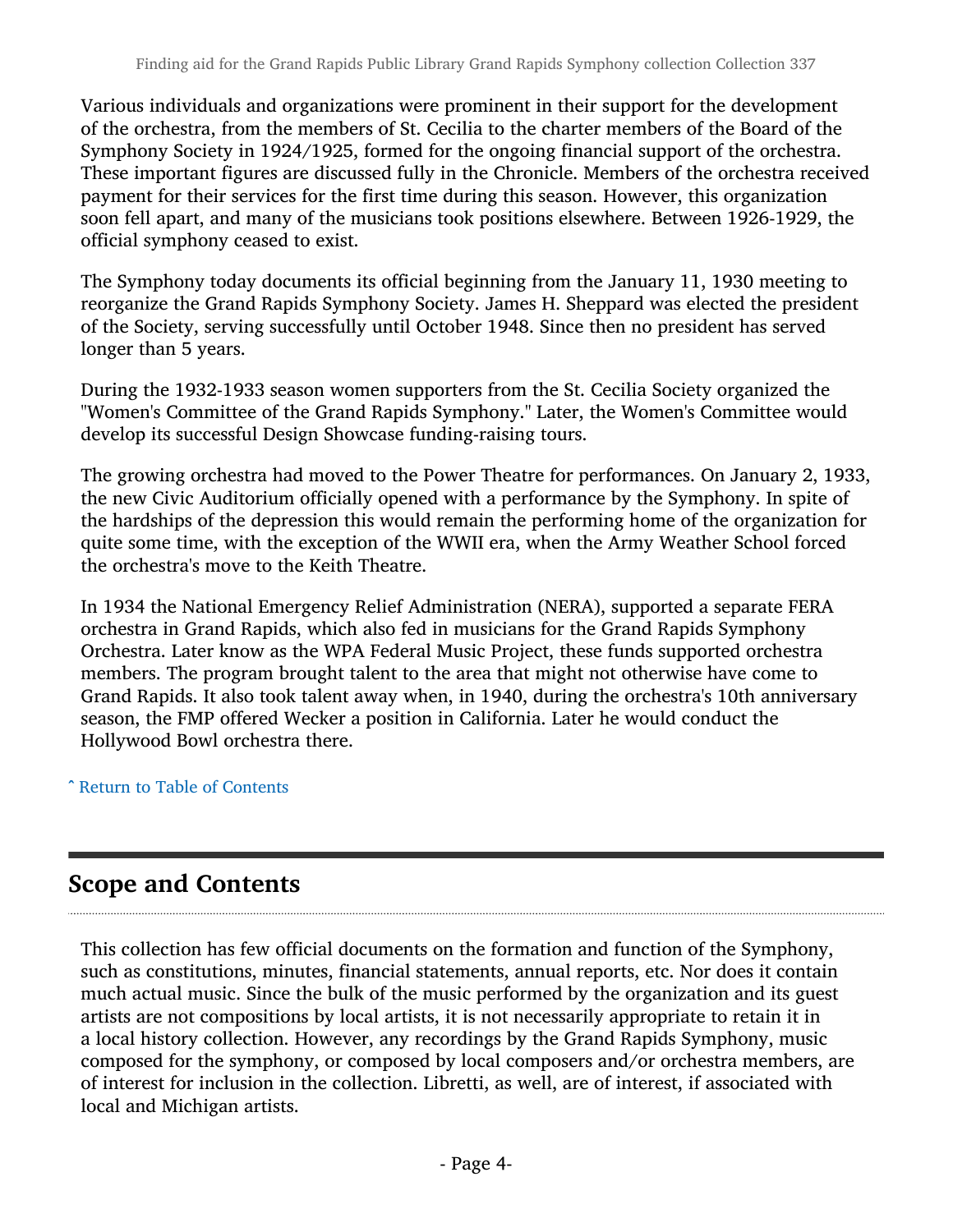The collection presents primarily the public face on the activities of the organization, such as the programs, information on the conductors, and other ephemera, as received.

Included is the "Chronicle of the Grand Rapids Symphony Orchestra," compiled by Glenn B. Litton, True McDonald and others, which covers the years 1917 to 1989/1990, and documents the roots of the contemporary Symphony in the St. Cecilia Orchestra, organized in 1917-1918. Also received from McDonald's estate is a GRSO Record Book. The scrapbook of former conductor, Carl Karapetian is included in the collection, as well as a sampling of histories, organizational documents, building program information, and newsletters. The largest portion of the collection is the series of programs, from as early as the 1930's to as recent as 2004/2005.

Only one sound recording from the Grand Rapids Youth Symphony ca. 1970/1971 is currently included. No musical scores exist in this collection. Some original photos are included. But, most images in the collection are copy photos from the Robinson Studio Collection. Most of these images were used in the Grand Rapids Public Library GRHSCC Grand Rapids Symphony 75th Anniversary Online Exhibit, 1930-2005.

^ [Return to Table of Contents](#page-1-0)

## <span id="page-4-0"></span>Administrative Information

#### Publication Statement

Grand Rapids History Center

111 Library Street NE Grand Rapids, Michigan 49503 [localhis@grpl.org](mailto:localhis@grpl.org) URL: <https://www.grpl.org/research/history/>

### Immediate Source of Acquisition

Various and unknown donors and accessions.

^ [Return to Table of Contents](#page-1-0)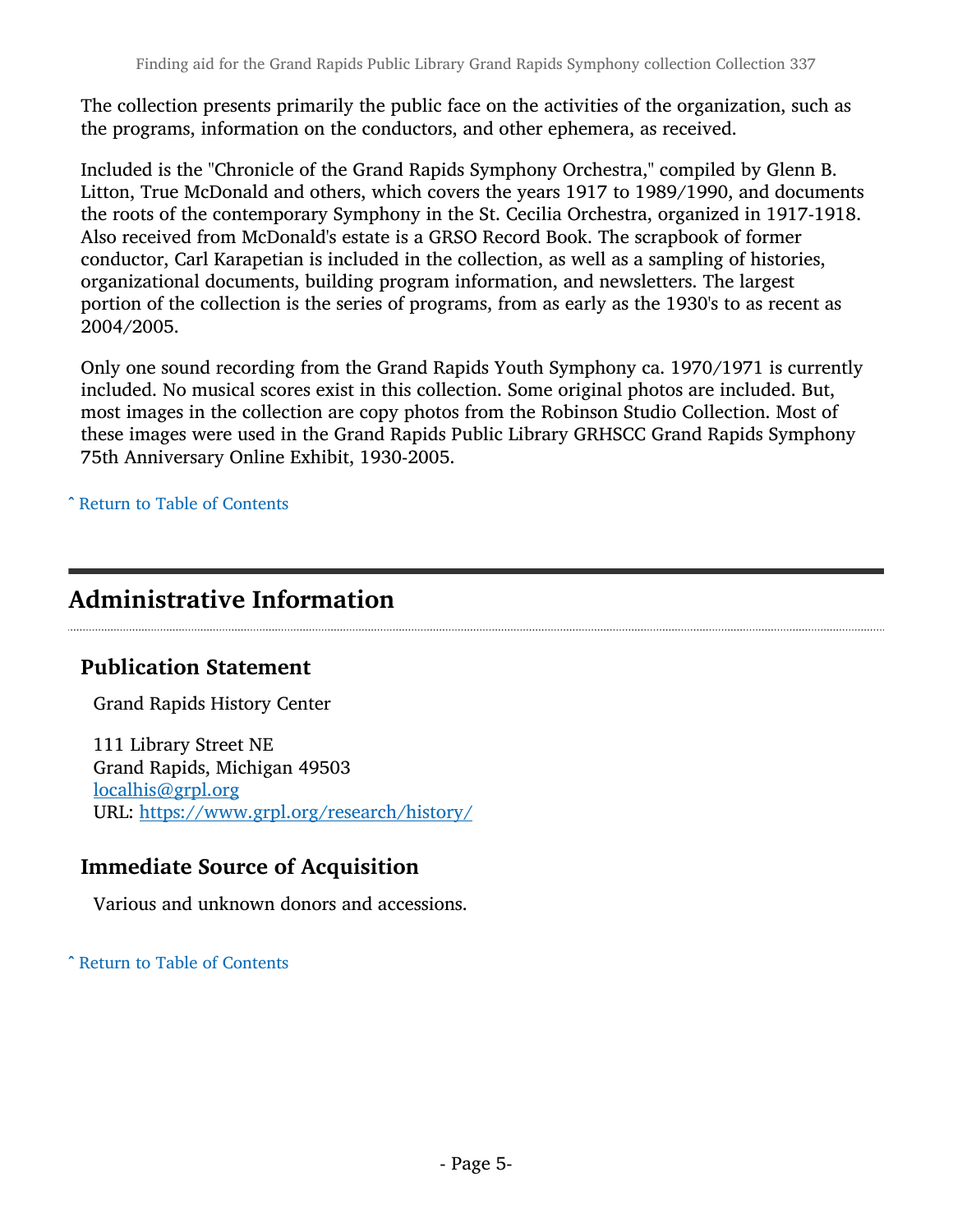## <span id="page-5-0"></span>Related Materials

#### Related Materials

- Coll. 235, GRPL Michigan & Grand Rapids Music Collection
- Coll. 284, St. Cecilia Society Records
- Coll. 338, Grand Rapids Public Library Opera Grand Rapids Collection

Coll. 351, the Schubert Male Chorus of Grand Rapids / Schubert Club Collection

^ [Return to Table of Contents](#page-1-0)

# <span id="page-5-1"></span>Controlled Access Headings

- Music -- Michigan -- Grand Rapids
- Grand Rapids (Mich.) -- History
- Orchestra -- Michigan -- Grand Rapids -- History
- Grand Rapids Symphony

### <span id="page-5-2"></span>Collection Inventory

#### <span id="page-5-3"></span>Series I. History & Biography.

### <span id="page-5-4"></span>Subseries A. General histories

| Title/Description                                                                                                                                                                | <b>Instances</b> |          |
|----------------------------------------------------------------------------------------------------------------------------------------------------------------------------------|------------------|----------|
| "Grand Rapids Symphony Orchestra" From A Citizens'<br>History of Grand Rapids, Michigan / William J.<br>Etten, G.R. : A.P. Johnson for the Campau Centennial<br>Committee, 1926. | Box 1            | Folder 1 |
| Grand Rapids Symphony. The History. From the<br>Symphony's Website, Nov. 16, 2004.                                                                                               | Box 1            |          |

#### <span id="page-5-5"></span>Subseries B. Anniversary Related materials

#### 50th Anniversary Era items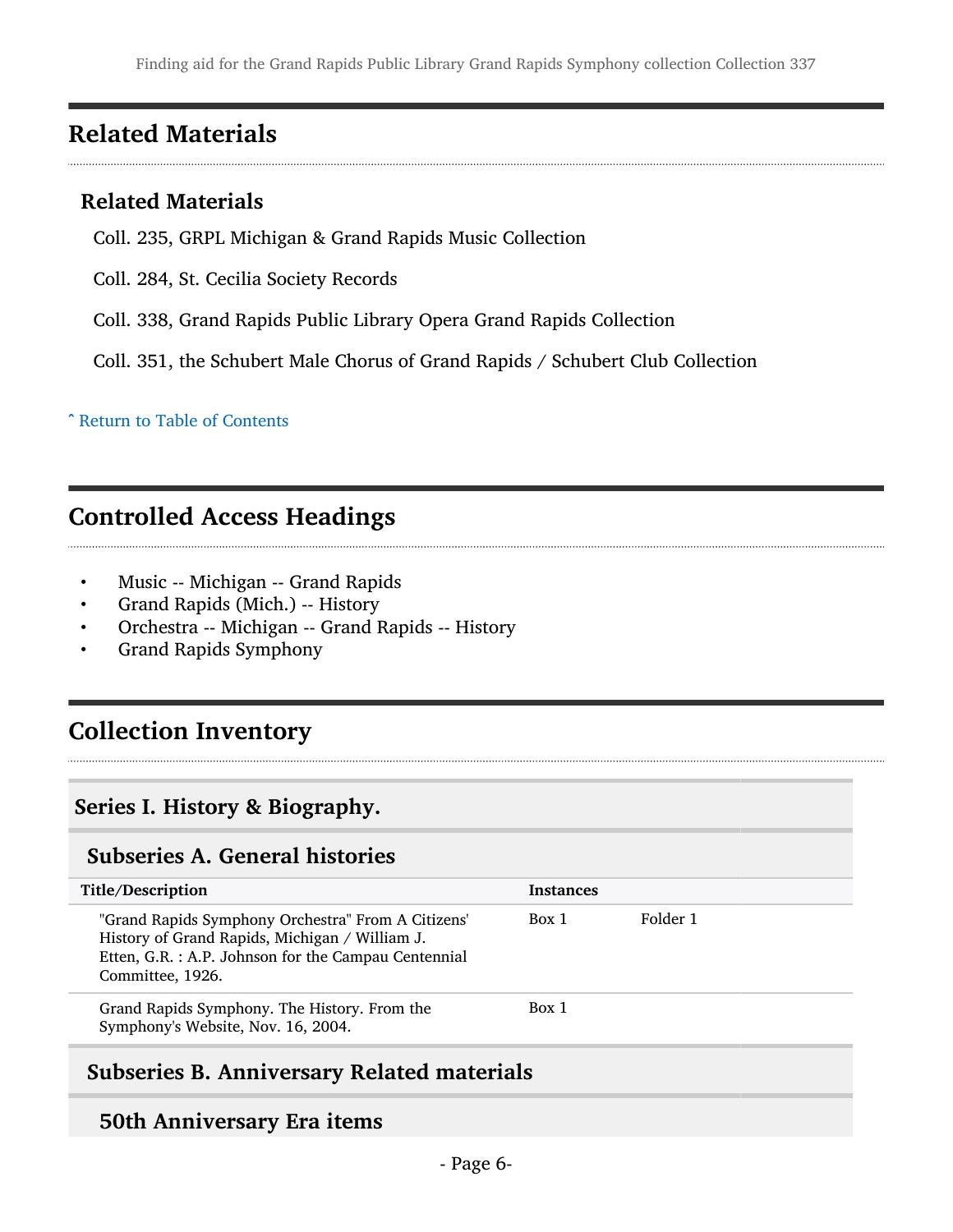| Title/Description                                                                                                              | <b>Instances</b> |
|--------------------------------------------------------------------------------------------------------------------------------|------------------|
| GR Symphony, our 50th Birthday / Carolyn Meyers.<br>Source unknown, probably Festival literature, per logo.<br>$00. [3112]$ .1 | Box 1            |

#### 75th Anniversary Era items

| Title/Description                                                                                                                                                    | <b>Instances</b> |            |
|----------------------------------------------------------------------------------------------------------------------------------------------------------------------|------------------|------------|
| Material from the Symphony Internet Site, Nov. 2004                                                                                                                  | Box 1            |            |
| 1930-2004 History from Internet Site, Nov. 2007                                                                                                                      | Box 1            |            |
| Grand Rapids Symphony. The History.                                                                                                                                  | Box 1            | Folder 2.5 |
| "History in the Making" Verso title: 1930-2005: 75<br>Years of Music Making [flyer] Chronology, including<br>highlights of the Symphony's history by years. 2004.073 | Box 1            | Folder 3   |
| 75th Anniversary Season, 2004-2005. List of Grand<br>Rapids Symphony Conductors, 1930-2005.                                                                          | Box 1            |            |

#### <span id="page-6-0"></span>Subseries C. Compiled History Notebooks.

### Chronicle of the Grand Rapids Symphony Orchestra / by Glenn B. Litton, True O. McDonald, et al Documenting the history of the organization form 1917 to 1989.

| Title/Description                                                                                                                                                     | <b>Instances</b> |           |
|-----------------------------------------------------------------------------------------------------------------------------------------------------------------------|------------------|-----------|
| Illustration by Weidenaar. Grand Rapids Symphony<br>Orchestra, 1960-61 Season, 1st Program, Oct. 28. [Poor<br>condition. Has 3 holes at left, torn, with scotch tape. | Box 1.7          | Folder 1  |
| Foreword                                                                                                                                                              | Box 1.7          | Folder 2  |
| ca. 1917 to $1934/1935$ = Pages [1], 1a, 1b, 1b, 1-22                                                                                                                 | Box 1.7          | Folder 3  |
| 1935-1954 Pages 23                                                                                                                                                    | Box 1.7          | Folder 4  |
| 1954-1964 Pages                                                                                                                                                       | Box 1.7          | Folder 5  |
| 1964-1970 Pages                                                                                                                                                       | Box 1.7          | Folder 6  |
| 1970-1979 Pages                                                                                                                                                       | Box 1.7          | Folder 7  |
| 1979-1980 Pages                                                                                                                                                       | Box 1.7          | Folder 8  |
| 1980 Fund Raising study                                                                                                                                               | Box 1.7          | Folder 9  |
| 1980-1983 pages                                                                                                                                                       | Box 1.7          | Folder 10 |
| 1983-1987 pages                                                                                                                                                       | Box 1.7          | Folder 11 |
| 1987-1989 pages                                                                                                                                                       | Box 1.7          | Folder 12 |
| Index                                                                                                                                                                 | Box 1.7          | Folder 13 |
|                                                                                                                                                                       |                  |           |

List of Presidents, 1929-1998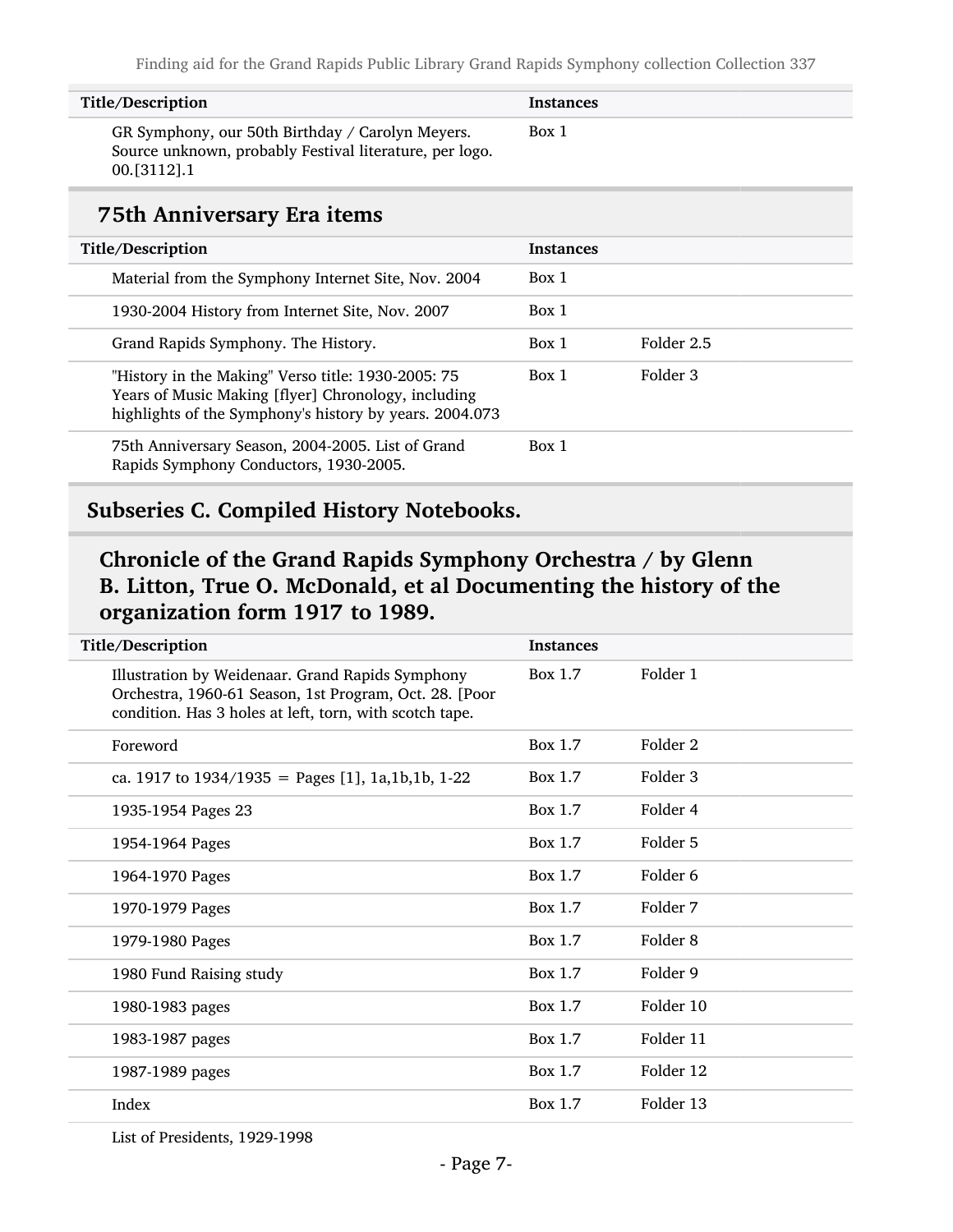|                                                                                                                  | Box 1.7 | Folder 14 |
|------------------------------------------------------------------------------------------------------------------|---------|-----------|
| <b>Casual Classics</b>                                                                                           | Box 1.7 | Folder 15 |
| <b>Children's Concerts</b>                                                                                       | Box 1.7 | Folder 16 |
| Conductors/Guests                                                                                                | Box 1.7 | Folder 17 |
| Family series                                                                                                    | Box 1.7 | Folder 18 |
| Sample / Renaissance Series                                                                                      | Box 1.7 | Folder 19 |
| <b>Winter Pops</b>                                                                                               | Box 1.7 | Folder 20 |
| <b>Summer Pops</b>                                                                                               | Box 1.7 | Folder 21 |
| Misc. Appendix                                                                                                   | Box 1.7 | Folder 22 |
| V. 2 of the Chronicles of the Grand Rapids Symphony<br>Society, 1989/1990 Series / Ray Andrews                   | Box 1.7 | Folder 23 |
| GRSO Record Book, 1930 to 1998. [Previously housed in<br>a 3-ringed binder].                                     | Box 1.8 |           |
| Donor's Concern Program, March 3, 1989. [Previously<br>housed in a 3-ringed binder]                              | Box 1.8 |           |
| Maxim Gershunoff presents Robert Zeller, conductor.<br>Obit. Dec. 5, 1982. [Previously housed in a 3-ringed bind | Box 1.8 |           |
| Preview flyer, 1986-1987 Season. Annotated. [Previously<br>housed in a 3-ringed bind                             | Box 1.8 |           |

# <span id="page-7-0"></span>Subseries D. Information on or by Specific Conductors

#### 1959-1964 Robert Zeller

| Title/Description                                                                                | <b>Instances</b> |
|--------------------------------------------------------------------------------------------------|------------------|
| Newspaper clippings & Ephemera. Copies.                                                          | Box 2            |
| Grand Rapids Press. "Packed Hall, Fine Pianist, Zeller<br>Fire Up Symphony. Oct. 17, 1959, pg. 8 | Box 2            |
| Grand Rapids Press. "Another Debut for Zeller" Sept. 27,<br>1959, pg. 23                         | Box 2            |
| Grand Rapids Herald. "Permanent Symphony Conductor<br>Sought". Jan. 15, 1959, pg. 9              | Box 2            |
| Maxim Gershunoff presents, Robert Zeller, Conductor.<br>Dec. 6, 1982. Obit bio.                  | Box 2            |

# 1964-1968 Carl Karapetian

| Title/Description                                                                                                                                                      | <b>Instances</b> |
|------------------------------------------------------------------------------------------------------------------------------------------------------------------------|------------------|
| Carl Karapetian scrapbook 1960-1965. Includes Photos:<br>Van Cliburn, pianist, in concert, Nov. 4, 1964. Pianist<br>Cliburn and Conductor Karapetian standing near the | Box 2            |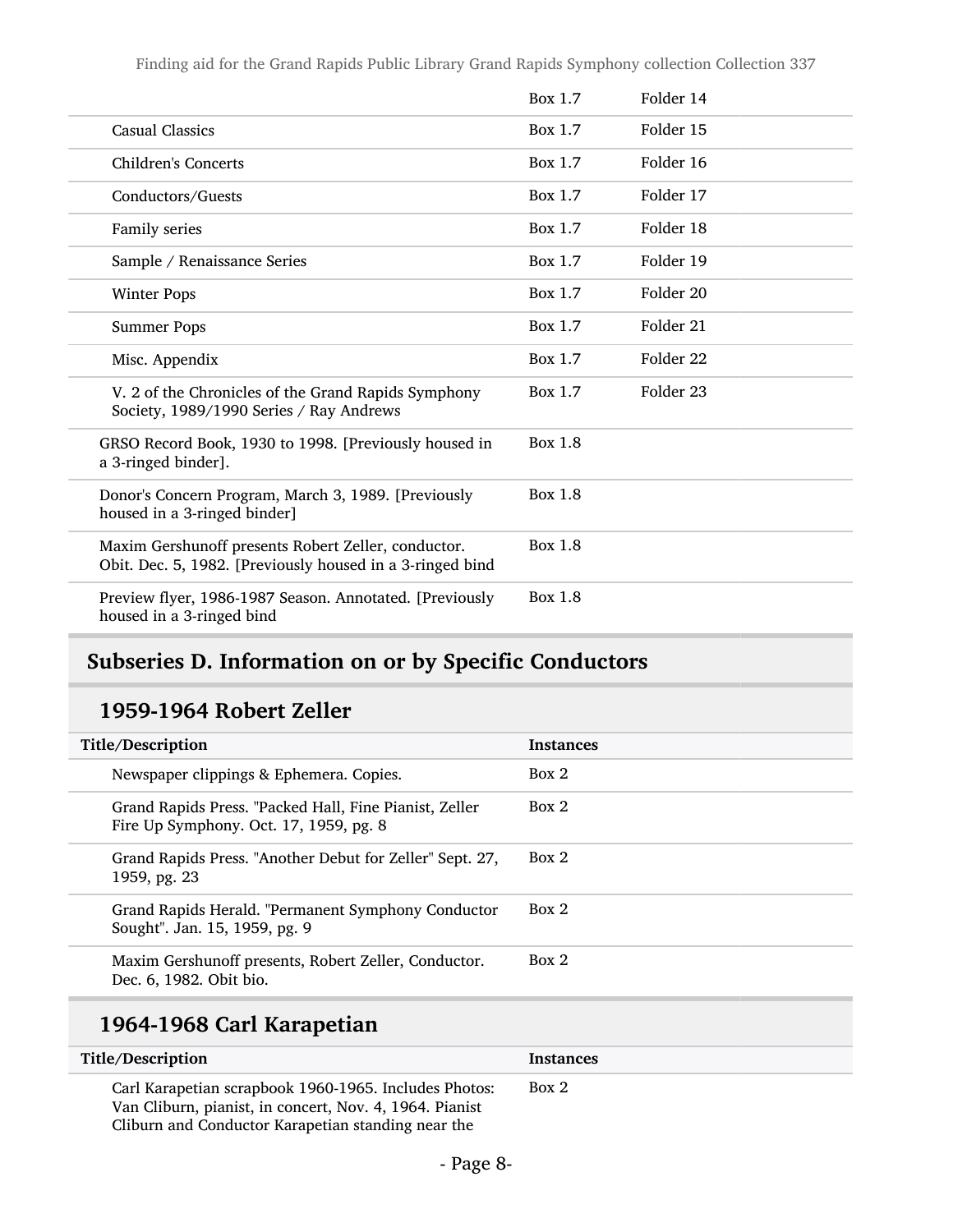piano, with the Grand Rapids Symphony Orchestra members behind. Nov. 4, 1964 concert. 1989.030

#### 1980-1985 Semyon Bychkov

| Title/Description                                                                                                                                                                                                   | <b>Instances</b> |
|---------------------------------------------------------------------------------------------------------------------------------------------------------------------------------------------------------------------|------------------|
| Libretto. Daphne : a Bucolic Tradegy in One Act, Op.<br>82. Strauss. Libretto by Joseph Gregor. Autographed<br>by Semyon Bychkov, a GR Symphony Conductor. U. of<br>Mich. Hill Auditorium. Oct. 13, 2005. 2005.078c | Box 1            |

#### 1985-1998 Catherine Comet

| Title/Description                                                                                                                                                     | <b>Instances</b> |
|-----------------------------------------------------------------------------------------------------------------------------------------------------------------------|------------------|
| A Tribute to Catherine Comet, Music Director of the<br>Grand Rapids Symphony, 1986-1997. 00.[3119].1.                                                                 | Box 1            |
| Biography. Kaylor Management Inc.                                                                                                                                     | Box 1            |
| Ott: Symphony no. 2; Symphony no. 3 – Grand Rapids<br>Symphony, Catherine Comet / Michael Meckna. Sound<br>Recording Review. "American Music", Spring 1995.           | Box 1            |
| San Diego Union Tribune. "Conductor takes the road less<br>traveled : Catherine Comet guest conducts the San Diego<br>Symphony Orchestra" / Pam Dixon. Nov. 29, 1998. | Box 1            |
| Saint-Saens: Symphony no. 2. GR Symphony Orchestra<br>Sound Recording. 1996 CD                                                                                        | Box 1            |
| Quad City Symphony Orchestra, Dec. 2004.                                                                                                                              | Box 1            |

### 1999-2015 David Lockington

| Title/Description | <b>Instances</b> |
|-------------------|------------------|
| Biographical      | Box 1            |
| Article           | Box 1            |
| Miscellaneous     | Box 1            |

#### 1985-2021 John Varineau, Associate Conductor

| Title/Description                        | Instances |
|------------------------------------------|-----------|
| Biography photo card, undated [2022.017] | Box 1     |

#### ^ [Return to Table of Contents](#page-1-0)

### <span id="page-8-0"></span>Series II. Organization Documents

| Title/Description | Instances |
|-------------------|-----------|
|-------------------|-----------|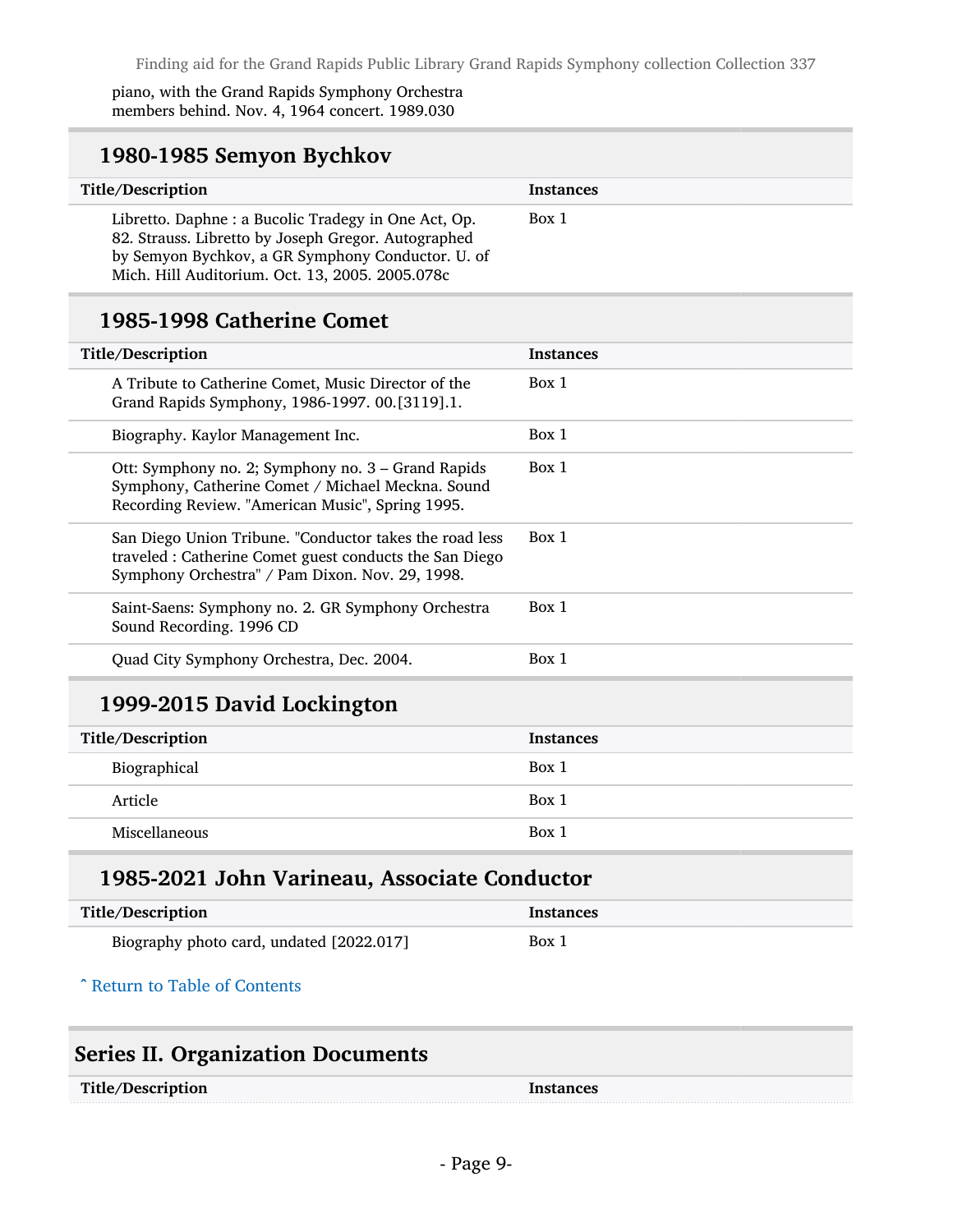| Constitution & Bylaws. Draft. Civic Orchestra of Grand<br>Rapids. n.d. Includes the signature of Dorothy Stuart Blake.<br>ca. 1920. 00. [4022]. 1. | Box 1.5 |
|----------------------------------------------------------------------------------------------------------------------------------------------------|---------|
| Bylaws. Grand Rapids Symphony Society, March, 1974. 00.<br>$[3113]$ .1                                                                             | Box 1   |
| Annual Reports. 1996-1997 [VF]                                                                                                                     | Box 1   |
| Financial Report. October 30, 1980 [VF]                                                                                                            | Box 1   |

#### ^ [Return to Table of Contents](#page-1-0)

## <span id="page-9-0"></span>Series III. Ancillary reports

| Title/Description                                                                                                                                                            | <b>Instances</b> |
|------------------------------------------------------------------------------------------------------------------------------------------------------------------------------|------------------|
| The Grand Rapids Art Museum / Symphony Fund [flyer]<br>1965-1966 00. [3117]. 1                                                                                               | Box 1            |
| The Grand Rapids Art Museum / Symphony Fund [flyer]<br>1970-1971 00. [3117]. 2                                                                                               | Box 1            |
| Grand Rapids Music Hall Feasibility Study May 1969 /<br>Giffels & Rossetti, Inc., architects, engineers, planners,<br>Detroit. 00. [3253]. 1                                 | Box 1            |
| Report on the Grand Rapids Symphony Society : its role in<br>the community and its search for a music hall / submitted<br>by Mrs. M.S. Keeler II. Ca. 1971/1972? 00.[3116].1 | Box 1            |

#### ^ [Return to Table of Contents](#page-1-0)

### <span id="page-9-1"></span>Series IV. Publications

### <span id="page-9-2"></span>Subseries A. Newsletters

| Title/Description                                                                | <b>Instances</b> |
|----------------------------------------------------------------------------------|------------------|
| Sound Off (newsletter) ca. Oct. 1978 [VF]                                        | <b>Box 1.5</b>   |
| Sound Off (newsletter) ca. May 1979 (1979/1980<br>season?) [VF]                  | <b>Box 1.5</b>   |
| Sound Off 1979/1980 issue. GR Symphony Golden<br>Anniversary Season. 00.[3115].1 | <b>Box 1.5</b>   |
| In Concert 1990-1991 v. 5, no. 1 Spring 1990                                     | Box 1.6          |
| In Concert 1999-2000 v. 13, no. 2, Winter 1999 [VF]                              | Box 1.6          |

^ [Return to Table of Contents](#page-1-0)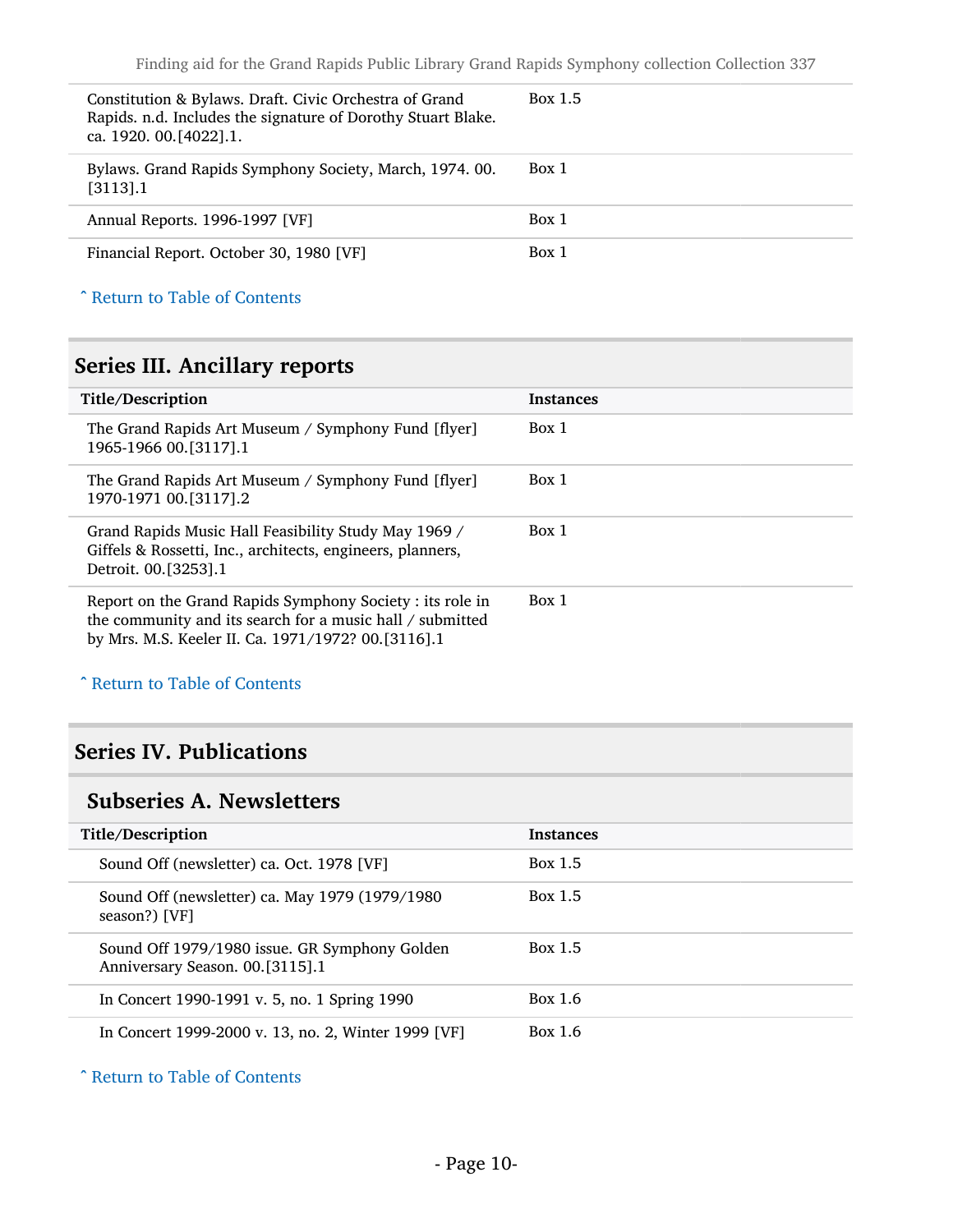### <span id="page-10-0"></span>Series V. Ephemera

### <span id="page-10-1"></span>Subseries A. Fund Raising events

# Fund Raising Flyers

| Title/Description                                                                                                                                                                             | <b>Instances</b> |
|-----------------------------------------------------------------------------------------------------------------------------------------------------------------------------------------------|------------------|
| Front Row Center : a close up look at one of the finest<br>regional orchestras in the County, ca. 1980/1981.<br>[folding flyer] [VF]. Includes images and names of some<br>orchestra members. | Box 1            |
| [Fund raising flyer] Grand Rapids Symphony : a sound<br>investment. 1977. Has a brief history timeline on the<br>back.                                                                        | Box 1            |
| [Fund raising flyer] Grand Rapids Symphony<br>Orchestra / Grand Rapids Art Museum. 1971/1972<br>season                                                                                        | Box 1            |
| Women's committee of the Grand Rapids Symphony<br>Orchestra. Fundraising event. 1981 booklet. 757<br>Plymouth Road, S.E. Apr 25-May 17, 1981. c. 1. 00.<br>$[3118]$ .1 / c. 2 00. [5461].1    | Box 1            |

## <span id="page-10-2"></span>Subseries B. Magazine & Newspaper Clippings

## Jeffrey Kaczmarczyk articles (5). GR Press. 1999.023

| Title/Description                                                                                                                                          | <b>Instances</b> |
|------------------------------------------------------------------------------------------------------------------------------------------------------------|------------------|
| Symphony, Nexus display talent at DeVos, Nov. 15,<br>1997.                                                                                                 | Box $1.6$        |
| Music lead Sitkovetsky on journeys around globe. Nov.<br>20, 1997                                                                                          | Box $1.6$        |
| For seasonal sensation, it's the Pops, Dec. 19, 1997.                                                                                                      | Box $1.6$        |
| Sitkovetsky, violinist create déjà vu in GR, n.d.                                                                                                          | Box 1.6          |
| Soloist, guest conductor upstage symphony                                                                                                                  | Box $1.6$        |
| Happy Anniversary GR Symphony! / by Mark Johnston.<br>Grand Rapids Magazine, Sept. 2004, pg. 88-89.<br>Photocopy. Has image of Edith Blodgett. 00.[3691].1 | Box $1.6$        |
| Jarosch Recalls 70 Years of Playing the Clarinet. GR<br>Press, Sept. 6, 1970. Oversized.                                                                   | Box 1.5          |
| "Symphonies Under the Stars" Grand Rapids Mirror,<br>Aug./Sept. 1934. pg. 21. RE: FERA orchestra. Federal<br><b>Emergency Relief Administration.</b>       | Box 1.6          |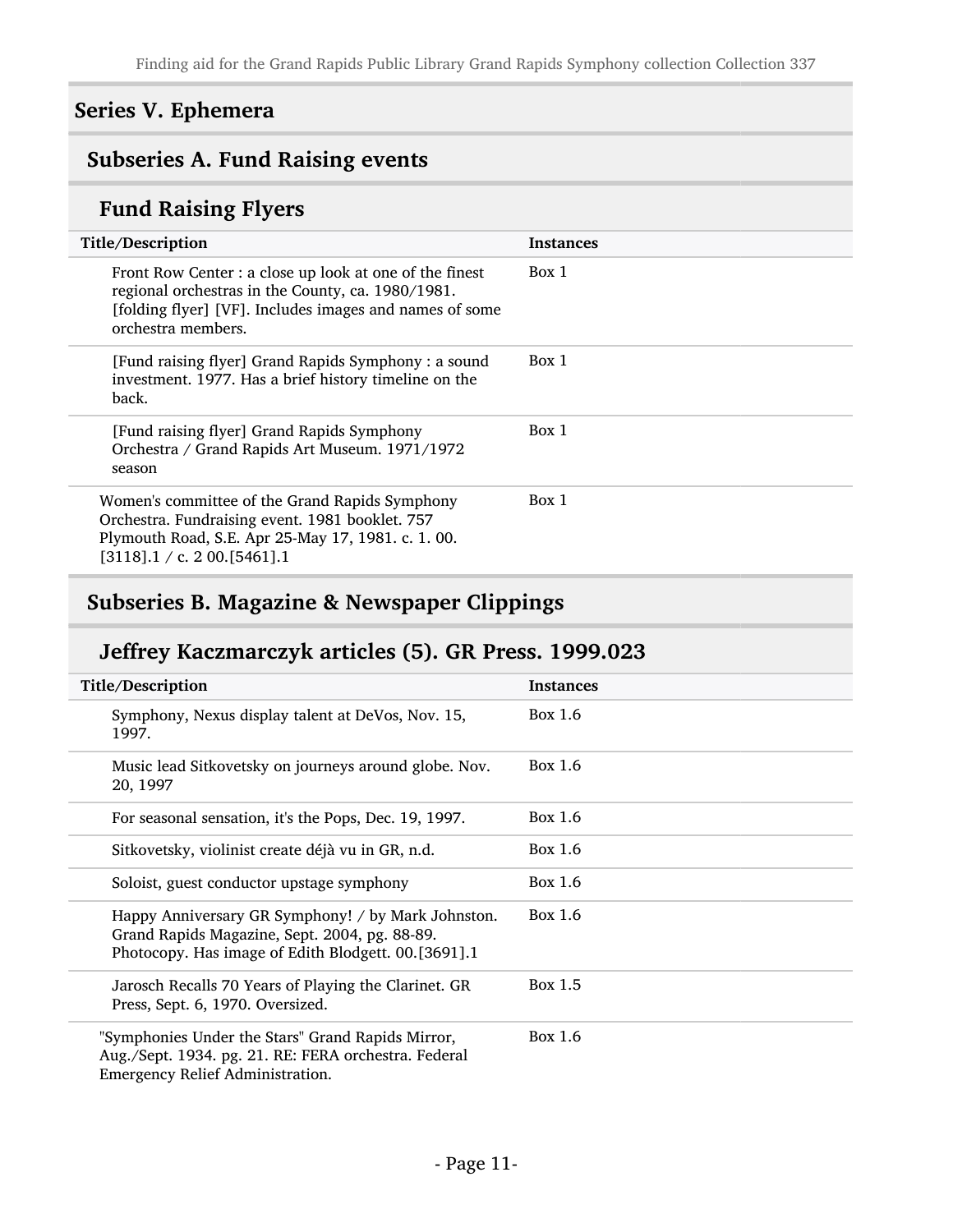| Notes on the Great Sound / by Tom La Belle. The<br>Grand Rapids Symphony: great sound of a great city.<br>Photographs by John R. Fulton, Jr. | Box 1.6 |
|----------------------------------------------------------------------------------------------------------------------------------------------|---------|
| "Szigeti Has Many Facets" - Grand Rapids Press article,<br>1947-02-15                                                                        | Box 1.5 |

^ [Return to Table of Contents](#page-1-0)

#### <span id="page-11-0"></span>Series VI. Music.

| Title/Description                                                                                                                                               | <b>Instances</b>  |                |
|-----------------------------------------------------------------------------------------------------------------------------------------------------------------|-------------------|----------------|
| In Concert : the Grand Rapids Youth Symphony. Abbott, ca.<br>1970-1971. Cover illustration by Byron Center High School<br>student artist Sandi Gort. 1985.085.9 | Collection<br>235 | <b>Box 2.5</b> |

#### ^ [Return to Table of Contents](#page-1-0)

#### <span id="page-11-1"></span>Series VII. Performances

### <span id="page-11-2"></span>Subseries A. Grand Rapids Symphony Programs

#### Season 1930-1931, Powers Theatre

| Title/Description                                                                                                                                                                                                                                                                                                             | <b>Instances</b> |
|-------------------------------------------------------------------------------------------------------------------------------------------------------------------------------------------------------------------------------------------------------------------------------------------------------------------------------|------------------|
| Programs. 1931? Nov. 28. Armory. Roderick White,<br>Violinist, soloist                                                                                                                                                                                                                                                        | $Box$ 3          |
| Music Appreciation : notes on compositions  at its<br>concerts / compiled by Florence Gregory, Educational<br>Director                                                                                                                                                                                                        | Box 3            |
| Second concert. Dec. 5-6, 1930 P2004.033                                                                                                                                                                                                                                                                                      | Box 3            |
| Third concert. Jan. 16-17, 1931.                                                                                                                                                                                                                                                                                              | Box 3            |
| 5th Pair concerts, Mar. 24-25, 1931. Includes lists of<br>Society Officers and Members; Orchestra personnel; and<br>numerous advertisements. These include illustrated ads<br>for the following buildings: Grinnell Building, 26-28<br>Ave., N. At Monroe and DeKorne's, 1504 Plainfield<br>Avenue, and Paul Steketee & Sons. | Box 3            |

### Season 1931-1932, Powers Theatre

| Title/Description             | <b>Instances</b> |
|-------------------------------|------------------|
| 3rd Program, Feb. 12-13, 1932 | $Box\ 3$         |
| 6th Program, Apr. 29-30, 1932 | $Box\ 3$         |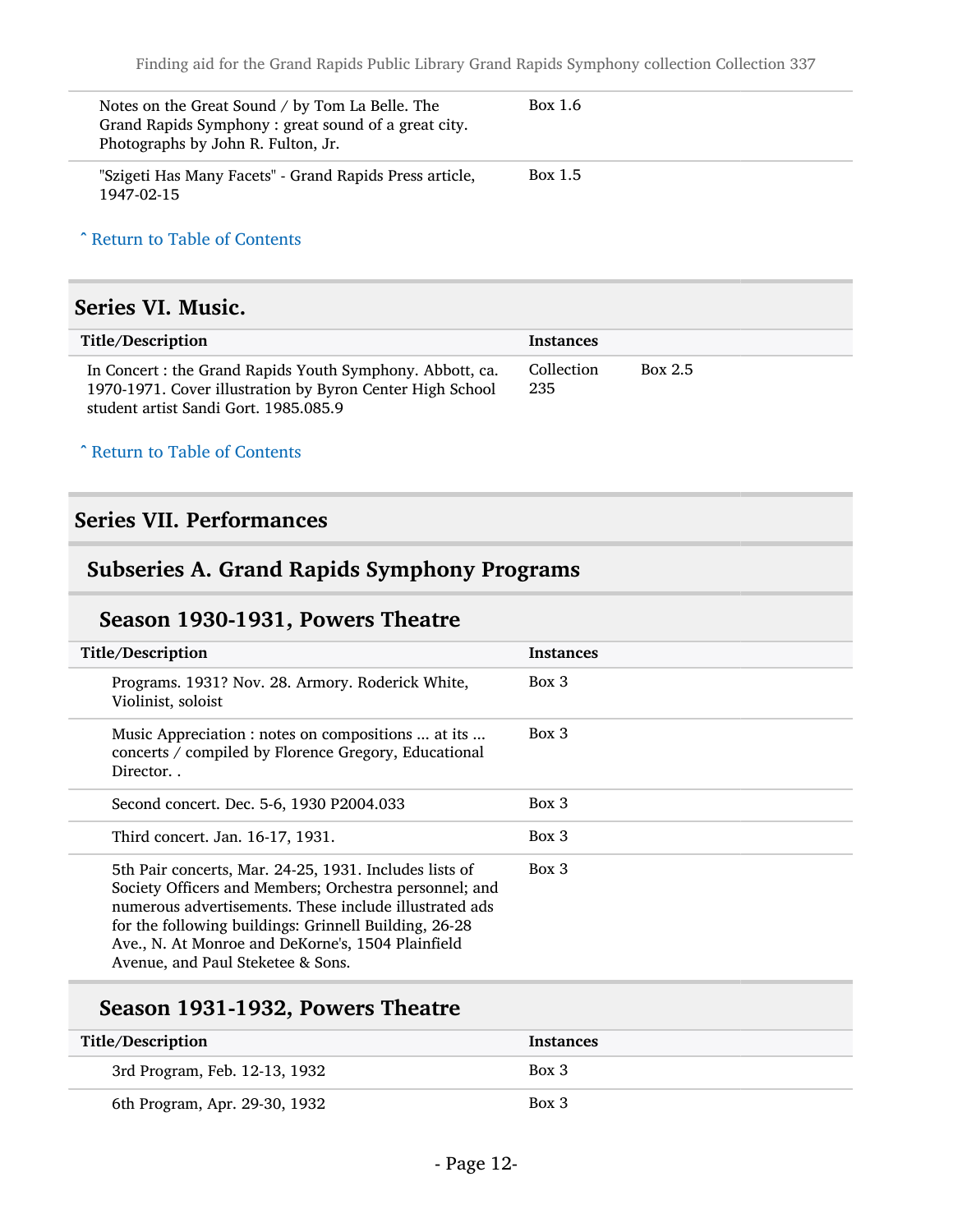| Season 1932-1933, South High School                  |                  |
|------------------------------------------------------|------------------|
| Title/Description                                    | <b>Instances</b> |
| 1st Nov. 4-5, 1932                                   | Box 3            |
| 2nd Dec. 16-17, 1932                                 | Box 3            |
| Season 1933-1934, Civic Auditorium                   |                  |
| Title/Description                                    | <b>Instances</b> |
| 5th Program, Mar. 15, 1934. 00.[738].1.              | Box 3            |
| Season 1934-1935, Civic Auditorium                   |                  |
| Title/Description                                    | <b>Instances</b> |
| March 15, 1935 00.[738].3                            | Box 3            |
| April 12, 1935 00.[738].4                            | Box 3            |
| May 10, 1935 Verdi Requiem.                          | Box 3            |
| Season 1935-1936, Civic Auditorium                   |                  |
| Title/Description                                    | <b>Instances</b> |
| Feb 21, 1936                                         | Box 3            |
| Mar 27, 1936                                         | Box 3            |
| Season 1938-1939, Civic Auditorium                   |                  |
| Title/Description                                    | <b>Instances</b> |
| Nov 11, 1938                                         | Box 3            |
| Dec 16, 1938                                         | Box 3            |
| Jan 20, 1939                                         | Box 3            |
| Feb 17, 1939                                         | Box 3            |
| Apr 14, 1939                                         | Box 3            |
| Season 1939-1940, Civic Auditorium                   |                  |
| Title/Description                                    | <b>Instances</b> |
| Apr. 19, 1940. Leo Kopp, Guest Conductor. P2004.033. | Box 3            |
| 14th Season, 1942-1943                               |                  |
| Title/Description                                    | <b>Instances</b> |
| Oct 23, 1942 2003.076                                | Box 3            |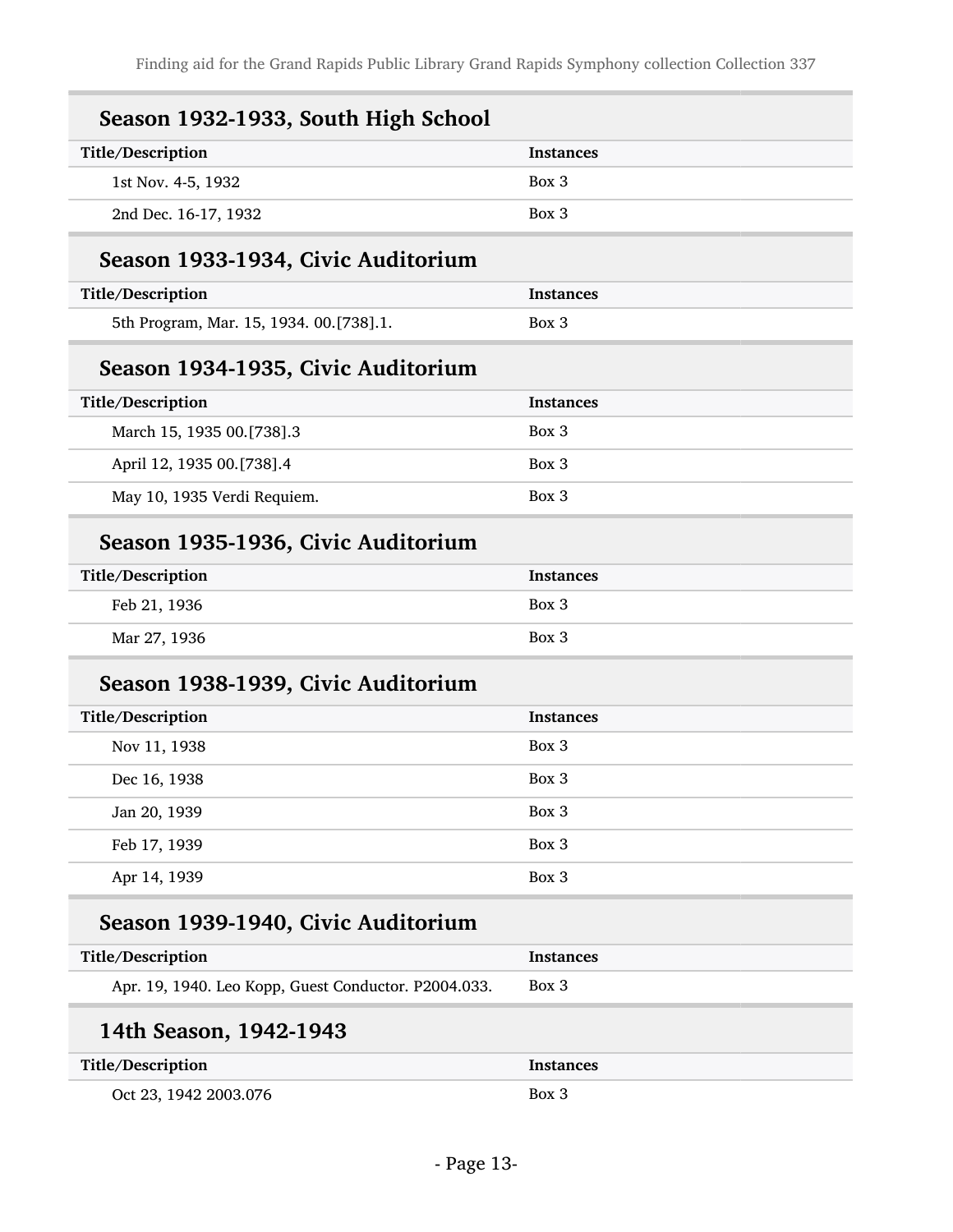| Season 1946-1947, Civic Auditorium                                                                         |                  |
|------------------------------------------------------------------------------------------------------------|------------------|
| Title/Description                                                                                          | <b>Instances</b> |
| flier advertising October 4 concert, 1946                                                                  | Box 3            |
| October 4, 1946                                                                                            | Box 3            |
| with Josephine Antoine, soprano, November 1, 1946                                                          | Box 3            |
| December 20, 1946                                                                                          | Box 3            |
| with Ennio Bolognini, cellist January 17, 1947                                                             | Box 3            |
| with Jose Echaniz, pianist April 18, 1947                                                                  | Box 3            |
| 1948/1949 Season                                                                                           |                  |
| Title/Description                                                                                          | Instances        |
| Herpolsheimer's presents its Fifth Young People's<br>Concert, Apr. 13, 1949.                               | Box 3            |
| 21st Season, 1949-1950                                                                                     |                  |
| <b>Title/Description</b>                                                                                   | <b>Instances</b> |
| This Symphony Season  [general season flyer]. Flyer<br>has images of artists, including the Schubert Club. | Box 3            |
| Jan 20, 1950. Amparo Iturbi, pianist and Jose Echaniz,<br>conductor, images on cover.                      | Box 3            |
| 34th Season, 1962/1963                                                                                     |                  |
| Title/Description                                                                                          | <b>Instances</b> |
| Oct. 19, 1962-Apr. 19, 1963 (8 + 1 dup.) Cover<br>illustration by Weienaar. 00.[5759].1                    | Box 3            |
| 35th Season, 1963/1964                                                                                     |                  |
| Title/Description                                                                                          | <b>Instances</b> |
| Oct. 11, 1963-Jan.10, 1964. 00.[5760].1.                                                                   | Box 3            |
| 36th Season, 1964/1965                                                                                     |                  |
| Title/Description                                                                                          | <b>Instances</b> |
| 2nd, Nov. 4, 1964. Poor condition, front cover missing,<br>loose pages.                                    | $Box$ 3          |
| 1968/1969 Season                                                                                           |                  |
| Title/Description                                                                                          | <b>Instances</b> |
| Young People's Concerts. 00.[1548].1                                                                       | Box 3            |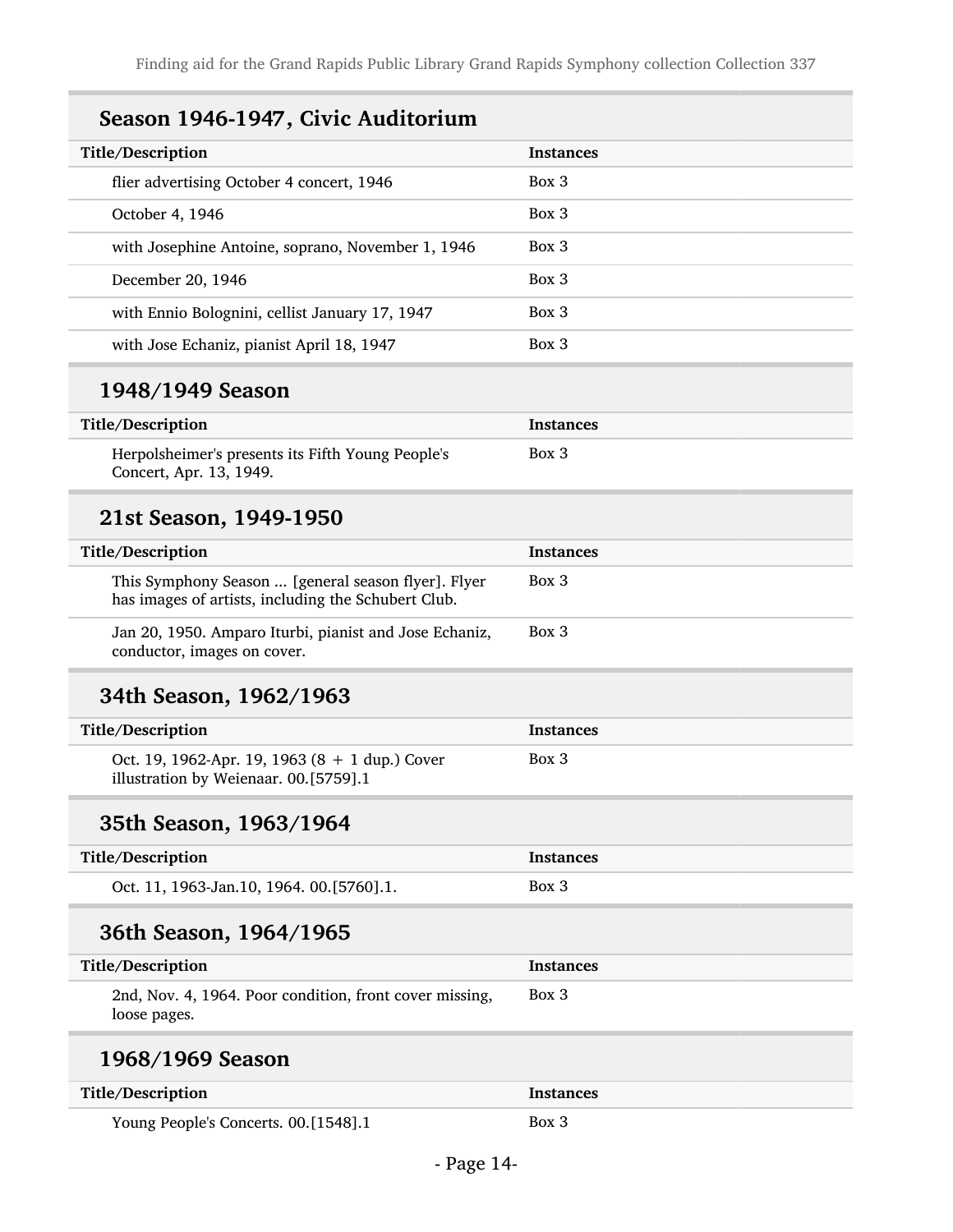| 1960-1970                                           | Box 4            |
|-----------------------------------------------------|------------------|
| 1970-1976                                           | Box 5            |
| 1976-1980                                           | Box 6            |
| 1980-1987                                           | Box 7            |
| Programs, 1970's-1980                               | Box 8            |
| 1972-1973 Season                                    |                  |
| Title/Description                                   | <b>Instances</b> |
| [flyer] We Want you  Three Nights this Winter!      | Box 8            |
| 1974-1975 Season                                    |                  |
| Title/Description                                   | <b>Instances</b> |
| Apr. 2-12, 1975                                     | Box 8            |
| 47th Season, 1975-1976                              |                  |
| Title/Description                                   | <b>Instances</b> |
| Nov 7, 1975                                         | Box 8            |
| Nov 21, 1975                                        | Box 8            |
| Dec 19, 1975                                        | Box 8            |
| Jan 23, 1976                                        | Box 8            |
| Feb 27, 1976                                        | Box 8            |
| Mar 19, 1976                                        | Box 8            |
| Apr 30, 1976                                        | Box 8            |
| [flyer] 1975/1976 Season. In Pursuit of Excellence. | Box 8            |
| 48th Season, 1976-1977                              |                  |
| Title/Description                                   | <b>Instances</b> |
| Oct 16, 1976                                        | Box 8            |
| Nov 5, 1976                                         | Box 8            |
| Dec 15, 1976                                        | Box 8            |
| Jan 14, 1977                                        | Box 8            |
| Feb 4, 1977                                         | Box 8            |
| Feb 18, 1977                                        | Box 8            |
| Mar 11, 1977                                        | Box 8            |
| Apr 22, 1977                                        | Box 8            |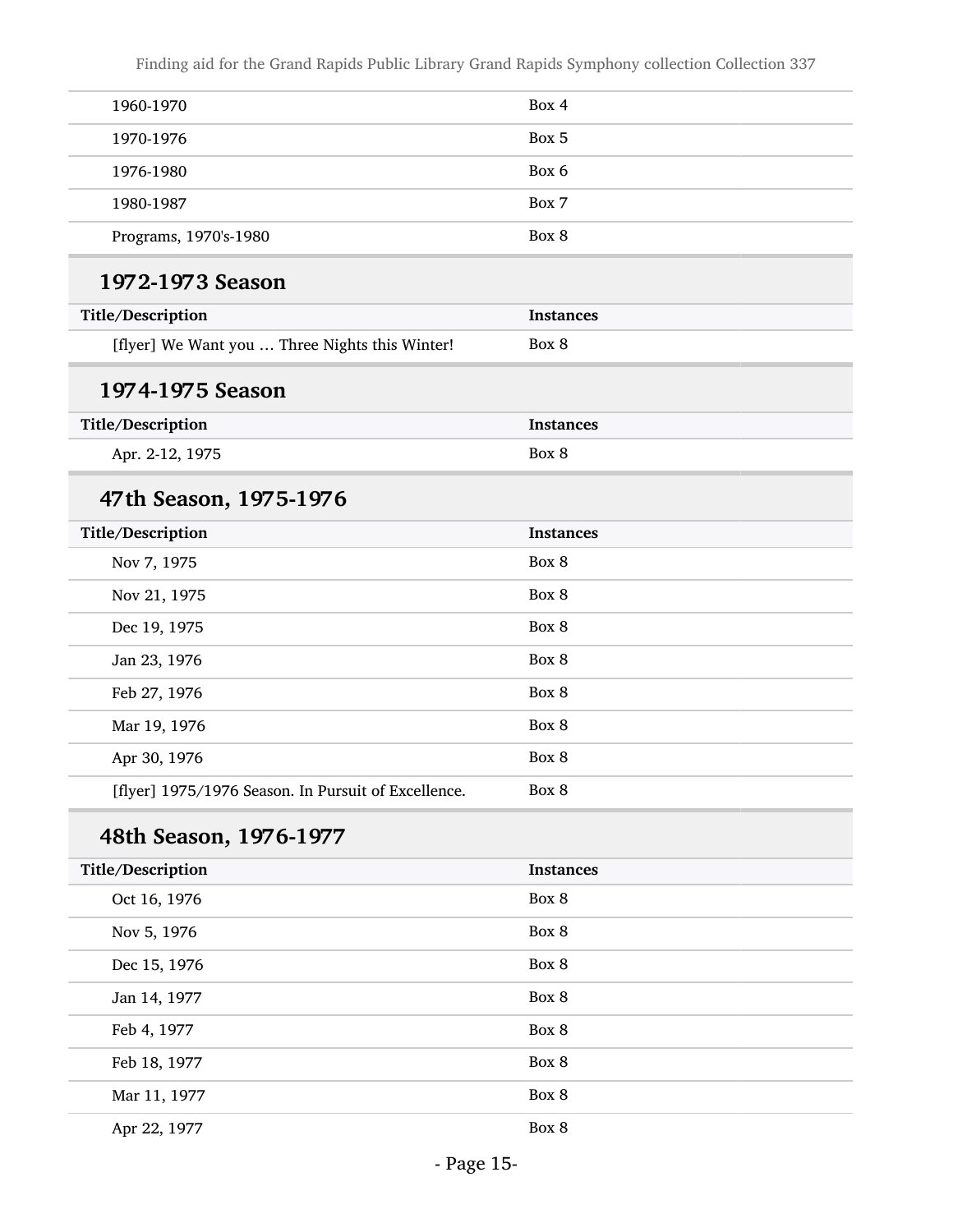| Flyer. Grand Rapids Symphony Orchestra, Theo<br>Alcantara, Music Director. Ca. 1976/1977? | Box 8 |
|-------------------------------------------------------------------------------------------|-------|
| Flyer. Young People's Concerts 1976. Including 3<br>program listings Nov. 1976-Apr. 1977. | Box 8 |

#### 1978-1979 Season

| Title/Description                                                                                                                                            | <b>Instances</b> |
|--------------------------------------------------------------------------------------------------------------------------------------------------------------|------------------|
| Program 8.                                                                                                                                                   | Box 8            |
| [flyer] Save Your Seats Now  Musical Chairs Later! Has<br>"The Grand Series" with La Grand Vitesse graphic                                                   | Box 8            |
| Programs, 1980-1985. 1980-1981 Season Series flyer.<br>"The Renaissance.  Semyon Bychkov " Includes<br>renderings of new DeVos Hall, music hall. 00[3114].1. | Box 9            |

### 1980-1981 Season

| Title/Description                                                                             | <b>Instances</b> |
|-----------------------------------------------------------------------------------------------|------------------|
| Oct. 30/31, 1980                                                                              | Box 9            |
| Nov 6, 1980                                                                                   | Box 9            |
| Dec. 13, 1980 Christmas Pops                                                                  | Box 9            |
| May 9, 1981 PDQ Bach Pops                                                                     | Box 9            |
| Jan 15, 1981                                                                                  | Box 9            |
| Know Your Symphony Semester two, 1980-1981                                                    | Box 9            |
| Symphonic Choir Feb. 17                                                                       | Box 9            |
| Feb. 12/13, 1981                                                                              | Box 9            |
| Mar 26, 1981                                                                                  | Box 9            |
| Dec. 18/19, 1980                                                                              | Box 9            |
| March 5/6, 1981                                                                               | Box 9            |
| Apr 16, 1981                                                                                  | Box 9            |
| [flyer] The Gershwin Spectacular                                                              | Box 9            |
| [mailing card] Dizzy Gillespie and his quartet. 21<br>Febrary 1981. GR Symphony "Pops" Series | Box 9            |
| 1981-1982 Season                                                                              |                  |
| Title/Description                                                                             | <b>Instances</b> |

| THE Description                                                           | mstances |
|---------------------------------------------------------------------------|----------|
| [flyer] Go for the Sights, the Sounds, the Talents, and<br>the Excitement | Box 9    |

### 1982-1983 Season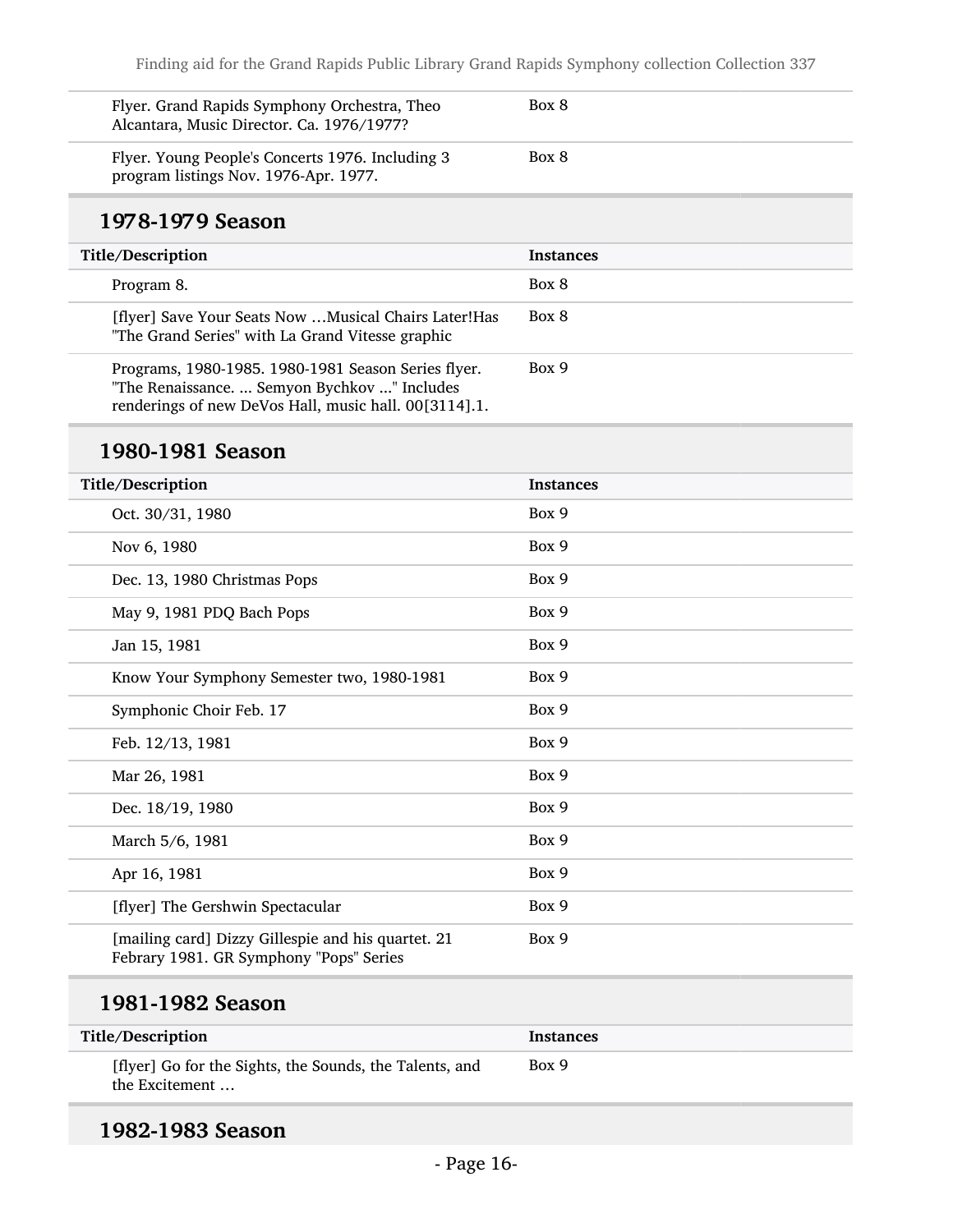| Title/Description                                                                                                                                                                                                                      | <b>Instances</b>      |                   |
|----------------------------------------------------------------------------------------------------------------------------------------------------------------------------------------------------------------------------------------|-----------------------|-------------------|
| [flyer] Itzhak Perlman : the Brilliant Israeli Violinist                                                                                                                                                                               | Box 9                 |                   |
| [flyer] Save your Seat for the Spectacular Star Studded<br>1982-1983 Season                                                                                                                                                            | Box 9                 |                   |
| 1983-1984 Season                                                                                                                                                                                                                       |                       |                   |
| Title/Description                                                                                                                                                                                                                      | <b>Instances</b>      |                   |
| 1983-1984 Big 10 Season. [Flyer]                                                                                                                                                                                                       | Box 9                 |                   |
| 1984-1985 Season                                                                                                                                                                                                                       |                       |                   |
| Title/Description                                                                                                                                                                                                                      | <b>Instances</b>      |                   |
| [flyer] Number One Box office in Western Michigan!                                                                                                                                                                                     | <b>Box</b><br>unknown | Folder<br>unknown |
| [Flyer] WOTV 35th Anniversary Concert, Sept. 19, 1984                                                                                                                                                                                  | Box 9                 |                   |
| Programs, 1985-1990                                                                                                                                                                                                                    | <b>Box 10</b>         |                   |
| 1987-1988 Season                                                                                                                                                                                                                       |                       |                   |
| Title/Description                                                                                                                                                                                                                      | <b>Instances</b>      |                   |
| Nov. 20, 1987 Casual Classics                                                                                                                                                                                                          | <b>Box 10</b>         |                   |
| <b>1989 Casual Classics</b>                                                                                                                                                                                                            |                       |                   |
| Title/Description                                                                                                                                                                                                                      | <b>Instances</b>      |                   |
| III. Jan. 6, 1989                                                                                                                                                                                                                      | Box $10$              |                   |
| IV. Feb. 17, 1989                                                                                                                                                                                                                      | <b>Box 10</b>         |                   |
| Programs, 1990-2000                                                                                                                                                                                                                    | Box 11                |                   |
| 69th Season, 1997-1998                                                                                                                                                                                                                 |                       |                   |
| Title/Description                                                                                                                                                                                                                      | <b>Instances</b>      |                   |
| v. 2 1999.023                                                                                                                                                                                                                          | <b>Box 11</b>         |                   |
| 1998-1999 Conductor Search Season                                                                                                                                                                                                      |                       |                   |
| Title/Description                                                                                                                                                                                                                      | <b>Instances</b>      |                   |
| Old Kent Holiday Pops / Meet the Conductors at Schuler<br>Books & Music [flyer/bookmark?] (2): George Hanson,<br>Thomas Dausgaard, Richard Westerfield, Kenneth<br>Kiesler, Dmitry Sitkovetsky, Edvard Tchivzhel, David<br>Lockington. | Box 11                |                   |

# 2000-2001, 72nd Season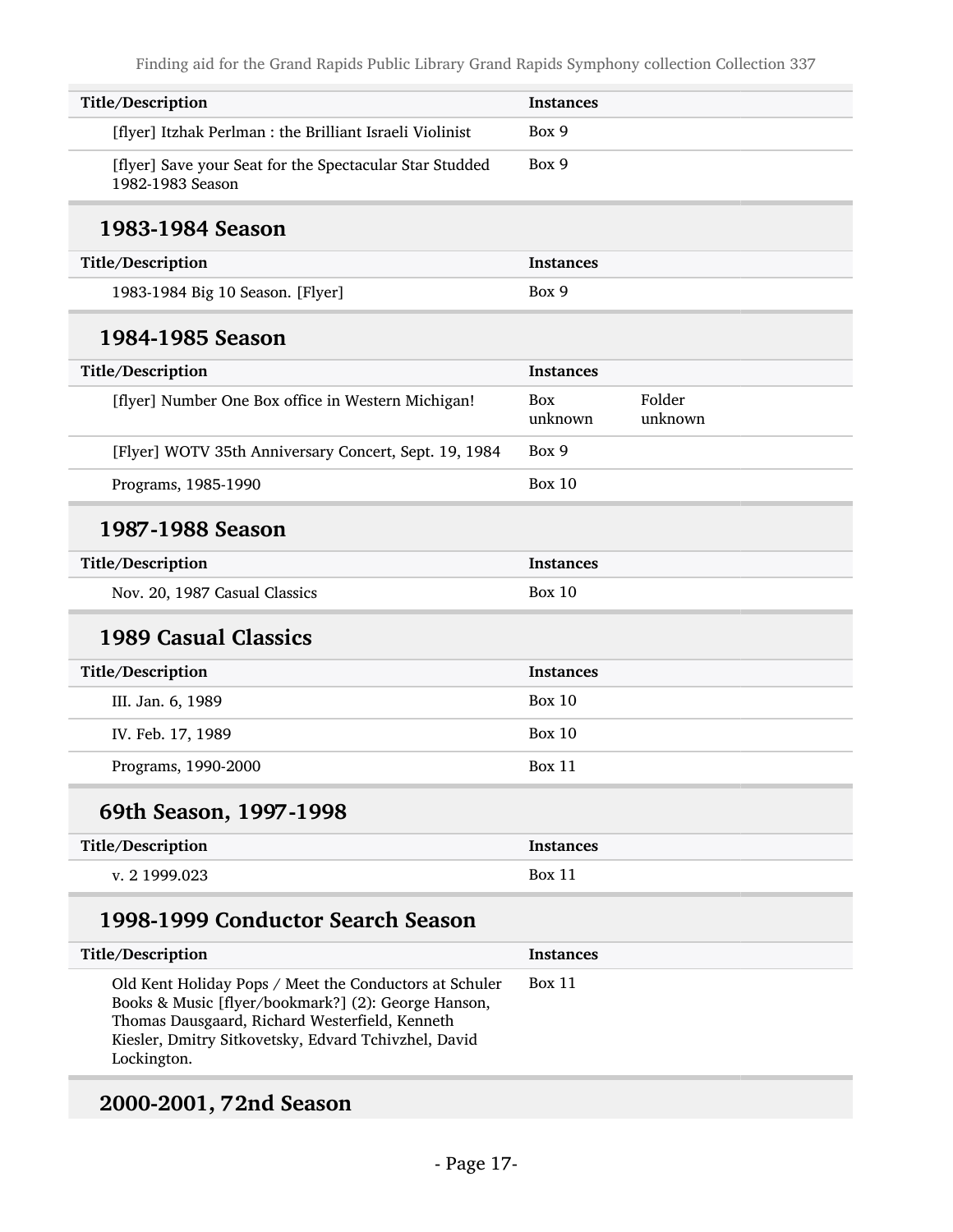| Title/Description      | <b>Instances</b> |
|------------------------|------------------|
| v. 2 2001.047          | Box 12           |
| v. 3 2004.034C.1       | Box 12           |
| 2001-2002, 73rd Season |                  |
|                        |                  |
| Title/Description      | <b>Instances</b> |

| v. 3 2002.006B | <b>Box 12</b> |
|----------------|---------------|
| v. 4 2002.006C | Box 12        |

#### 2004 Programs

| Title/Description                                                                              | Instances     |
|------------------------------------------------------------------------------------------------|---------------|
| 75th Anniversary Gala Benefit Concert, Oct. 22, 2004.<br>Kathleen Battle. (2 copies). 2004.079 | <b>Box 12</b> |

#### 2004-2005, 75th Season

| Title/Description   | <b>Instances</b> |
|---------------------|------------------|
| v. 1, 2004.079B     | <b>Box 12</b>    |
| v. 2, 00. [xxxx]. 1 | <b>Box 12</b>    |

## 2004-2005 75th Anniversary Season.

| Title/Description                                                 | <b>Instances</b> |
|-------------------------------------------------------------------|------------------|
| 1930-2005 Booklet, 2004.079                                       | Box 12           |
| A few historical images, but mostly advertises current<br>season. | Box 12           |
| BRAVO! Award Gala                                                 | Box 12           |
| Nov. 7, 2007 program                                              | Box 12           |
| 2007-2008 Season                                                  |                  |

| Title/Description      | Instances     |
|------------------------|---------------|
| v. 3, Life Takes Music | <b>Box 12</b> |

### 1920's-1960's. Bound volumes of Programs, incomplete. Formerly M785.106.G762p. 00.[3128].1-13

| Title/Description                | <b>Instances</b> |
|----------------------------------|------------------|
| [v.1] $1925/1926$ to $1937/1938$ | <b>Box 15</b>    |
| [v.2] $1938/1939$ to $1941/1942$ | <b>Box 15</b>    |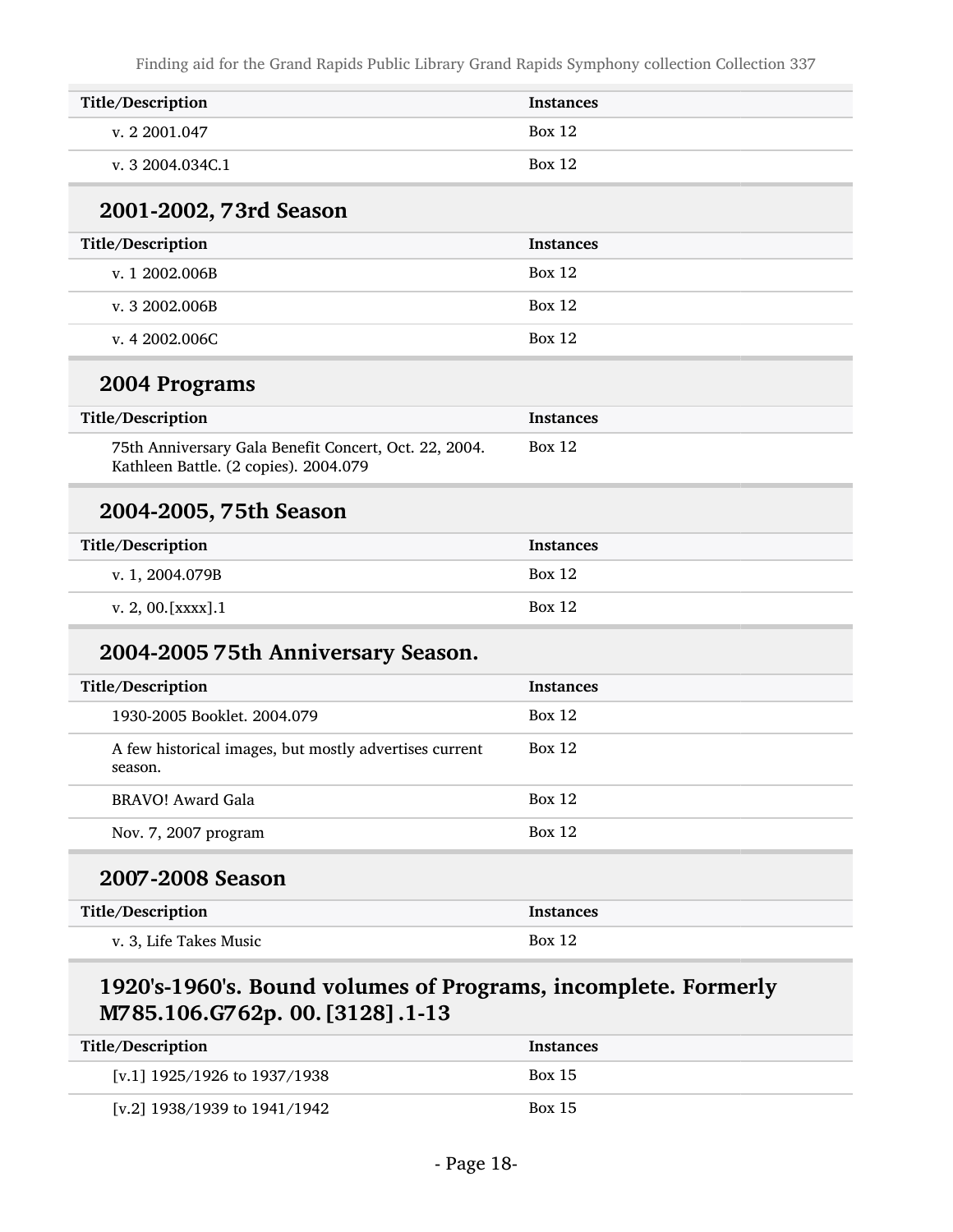| [v.3] $1942/1943$ to $1945/1946$         | <b>Box 15</b> |
|------------------------------------------|---------------|
| [v.4] $1946/1947$ to $1949/1950$         | <b>Box 15</b> |
| [v.5] $1950/1951$ to $1953/1954$         | <b>Box 15</b> |
| [v.6] $1954/1955$ to $1957/1958$         | <b>Box 15</b> |
| [v.7] 1958/1959 to $1961/1962$           | <b>Box 15</b> |
| [v.8] 1962 to 1966                       | <b>Box 15</b> |
| [v.9] 1966 to 1969                       | <b>Box 15</b> |
| [v.10] 1969 to 1971 [slim taller volume] | <b>Box 15</b> |
| [v.11] 1971 to 1974                      | <b>Box 15</b> |
| [v.12] 1974 to 1977                      | Box $15$      |
| [v.13] 1978 to 1980                      | <b>Box 15</b> |

### <span id="page-18-0"></span>Subseries B. Program Reviews

| Title/Description                                                                                                                                                             | <b>Instances</b> |
|-------------------------------------------------------------------------------------------------------------------------------------------------------------------------------|------------------|
| "Symphony Concert is Impressive" / Gerald Elliott. [GR]<br>Press. N.d. ca. 1960's Rabin & Millar.] Program included:<br>Beethoven, prokofiev, and Honegger Christmas Contata. | Box 13           |

#### <span id="page-18-1"></span>Subseries C. Non-GR Symphony Programs.

| Title/Description                                                                                                                     | <b>Instances</b> |
|---------------------------------------------------------------------------------------------------------------------------------------|------------------|
| Detroit Symphony Orchestra. Program including 9th &<br>10th Symphony concerts, and 13th, 14th, & 15th Pop<br>concert. Jan.-Feb. 1934. | <b>Box 13</b>    |
| Detroit Symphony Orchestra. A Benefit Concert for the<br>Grand Rapids Symphony Society, Mar. 29, 00.[3111].1.                         | <b>Box 13</b>    |

#### ^ [Return to Table of Contents](#page-1-0)

#### <span id="page-18-2"></span>Series VIII. Photographs

### <span id="page-18-3"></span>Subseries A: Copy Photos from other GRPL archival collections.

### Symphony Directors. Coll. 125-H series. Robinson Studio Collection. Herald Studio Prints.

| Title/Description                                                                                         | Instances |          |
|-----------------------------------------------------------------------------------------------------------|-----------|----------|
| 1. 125-H016025.2. New Symphony Director Nicolai<br>Malko, with unidentified man at right. Sept. 29, 1942. | Box 14    | Folder 8 |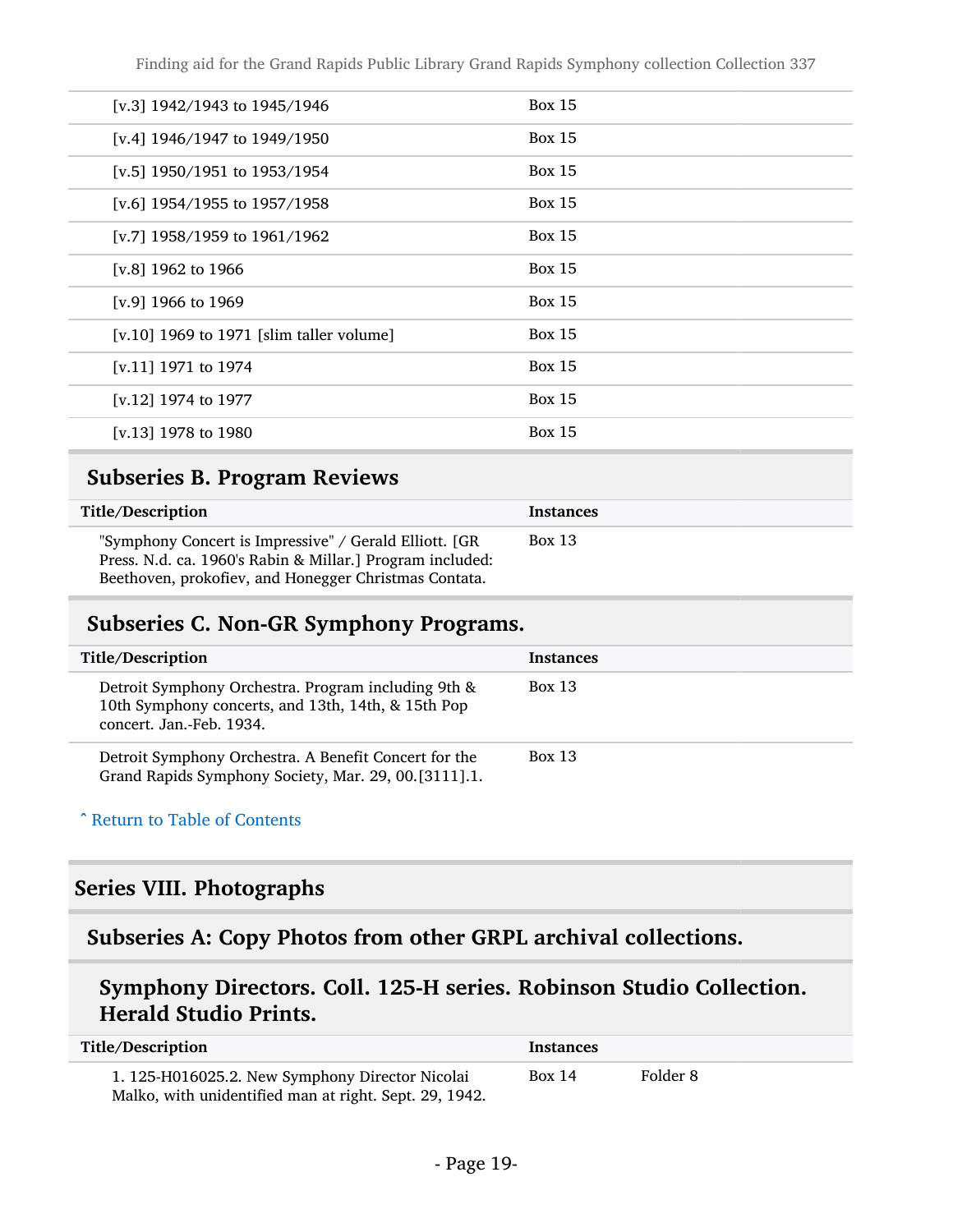| 2. 125-H016933.1 New Symphony Conductor Jose<br>Echaniz, Oct.13, 1948.                                                                                          | Box 14 | Folder 8  |
|-----------------------------------------------------------------------------------------------------------------------------------------------------------------|--------|-----------|
| 3.125-H016933.2                                                                                                                                                 | Box 14 | Folder 8  |
| 4. 125-H016932.1 Symphony Director, John M. Lewis,<br>Nov. 13, 1947.                                                                                            | Box 14 | Folder 8  |
| 5. 125-H016932.2 John M. Lewis                                                                                                                                  | Box 14 | Folder 8  |
| 6. 125-H016932.3 John M. Lewis                                                                                                                                  | Box 14 | Folder 8  |
| Grand Rapids Symphony Orchestra, taken at the<br>Majestic Theatre. Mr. Bullard, leader, Karl Wecker at<br>right. 1930. (1) From Coll. 43-1-5 Morris Photo #209. | Box 14 | Folder 9  |
| Calder Dedication, June 14, 1969. (1) From Coll. 346,<br>William Hill Photo Collection.                                                                         | Box 14 | Folder 10 |

### GRPL GRHSC Grand Rapids Symphony 75th Anniversary Online Exhibit, 1930-2005. Image List & Location

| Title/Description                                                                                                                                       | <b>Instances</b> |          |
|---------------------------------------------------------------------------------------------------------------------------------------------------------|------------------|----------|
| Image 1. Music Appreciation. From original program in<br>$337 - 3.$                                                                                     | <b>Box 14</b>    | Folder 5 |
| Image 2. Season 1925-1926. Sixth Popular Concert. For<br>original item, See Programs in this Coll. 337, Box 15.<br>Back cover of Mar. 20, 1926 program. | <b>Box 14</b>    | Folder 5 |
| Image 3. NBC Letter, Feb. 6, 1930. For original item,<br>See the Programs in this Coll. 337, Box 15. In the Season<br>1929-1930 Feb. 11, 1930 Program.  | <b>Box 14</b>    | Folder 5 |
| Image 4. Program, 1932-1933 Season. South High. For<br>original item, See Programs in this Coll. 337, Box 15.                                           | <b>Box 14</b>    | Folder 5 |
| Image 5. Program, 1937-1938 Season. Pinza. Civic. For<br>original item, See Programs in this Coll. 337, Box 15.                                         | <b>Box 14</b>    | Folder 5 |
| Image 6. 125-H000794.1. Baritone Robert Weede with<br>GR Symphony conductor Thor Johnson, Nov. 14, 1940.                                                | <b>Box 14</b>    | Folder 7 |
| Image 7. 125-H007237.1. GR Symphony Women's<br>Committee, April, 26, 1941.                                                                              | <b>Box 14</b>    | Folder 7 |
| Image 8. Piatigorsky signature. For original item, See<br>the Programs in this Coll. 337, Box 15.                                                       | <b>Box 14</b>    | Folder 4 |
| Image 9. 12th Season. For original item, See the<br>Programs in this Coll. 337, Box. 15                                                                 | <b>Box 14</b>    | Folder 4 |
| Image 10. 125-H007238.1. Girl violinist in jeep. Nov.<br>19, 1942.                                                                                      | <b>Box 14</b>    | Folder 7 |
| Image 11. 125-H016925.1                                                                                                                                 | <b>Box 14</b>    | Folder 7 |
| Image 12. 125-H007239.1. Children going to concert,<br>Feb. 19, 1943.                                                                                   | <b>Box 14</b>    | Folder 7 |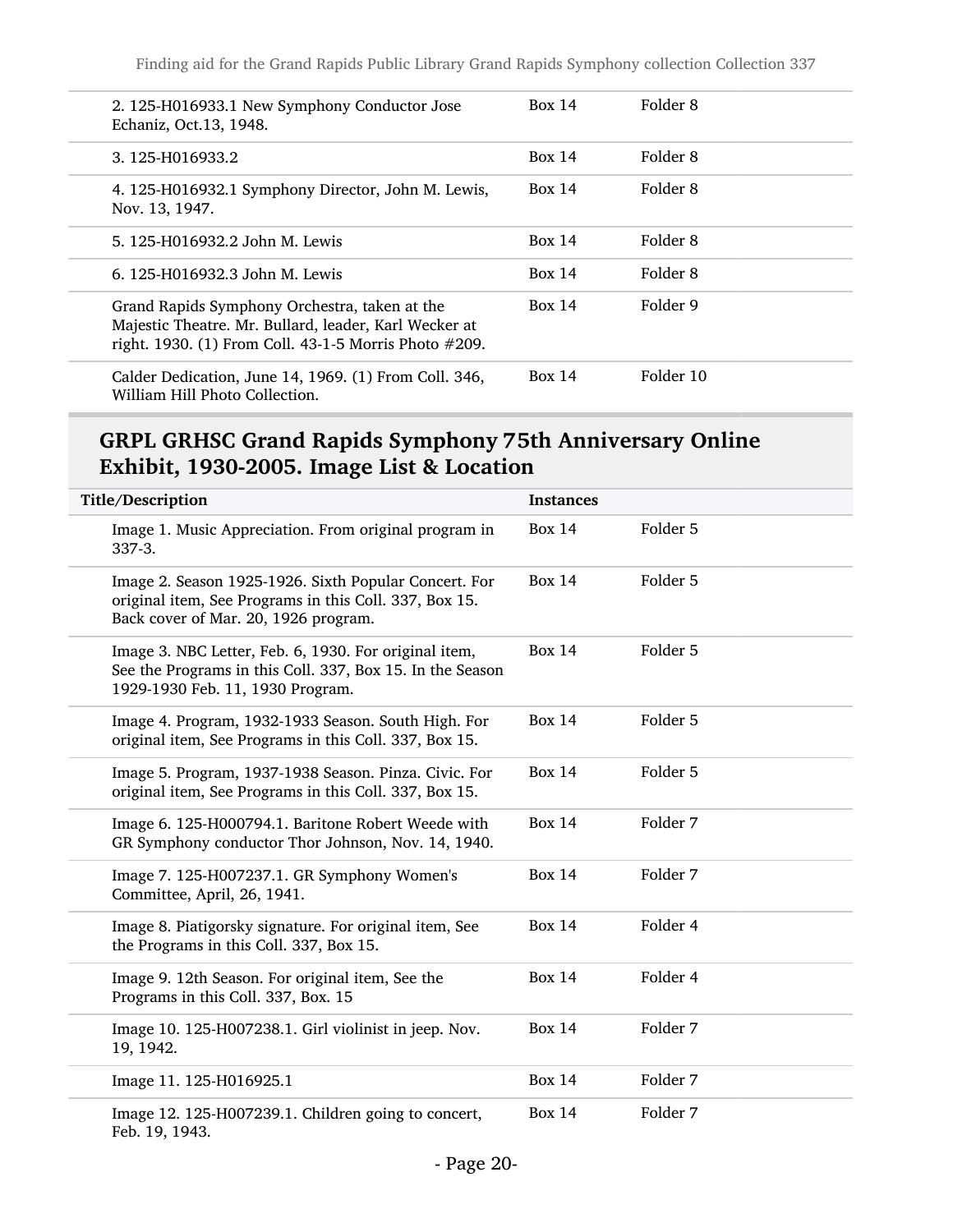| Image 13. 125-H008178.1. Pianist Josef Hofmann's 68th<br>Birthday cake, Jan. 20, 1944, rehearsal.                                          | <b>Box 14</b> | Folder 7            |
|--------------------------------------------------------------------------------------------------------------------------------------------|---------------|---------------------|
| Image 14. 125-H018482.2. Conductor Eduard Werner,<br>Dec. 8, 1943.                                                                         | <b>Box 14</b> | Folder 7            |
| Image 15. 125-H016930.1. Nicolai Malko with<br><b>Symphony Committee</b>                                                                   | <b>Box 14</b> | Folder 7            |
| Image 16. 125-H007240.2. Group selling Symphony<br>tickets to students                                                                     | <b>Box 14</b> | Folder 7            |
| Image 17. 125-E0998. Symphony on Stage. Need 2<br>prints, 1 for 125? members, Feb. 16, 1945.                                               | <b>Box 14</b> | Folder <sub>6</sub> |
| Image 18. 125-H007240.3. Symphony practicing on<br>stage at Central High School, Oct. 4, 1945.                                             | <b>Box 14</b> | Folder 7            |
| Image 19. 125-H006946.3 Grand Rapids Chicks players<br>at their new field, with an Art Gallery / Symphony<br>funds solicitor, May 8, 1948. | <b>Box 14</b> | Folder 7            |
| Image 20. 125-H004970.1 Jose Echaniz of Cuba, Guest<br>Conductor, Mar. 5, 1948, became the Symphony's<br>Conductor from 1948-1954.         | <b>Box 14</b> | Folder 7            |
| Image 21. 1949-1950 Season. Original program in Coll.<br>337, Box. 3.                                                                      | <b>Box 14</b> | Folder 4            |
| Image 22. Amparo Iturbi & Jose Echaniz, Jan. 20, 1950.<br>Original program located in this Coll. 337, Box. 3                               | <b>Box 14</b> | Folder 5            |
| Image 23. 125-H016941.1 Symphony Committee<br>Members at the Mocha Room, Pantlind Hotel, Apr. 17,<br>1950.                                 | <b>Box 14</b> | Folder 7            |
| Image 24. 1998.030. Karapethian scrapbook. Original<br>Print in Box 2 of Coll. 337. No Copy print.                                         | <b>Box 14</b> | Folder 5            |

## Summary of Locations for Exhibit Copy photos.

| Title/Description |                                                                                    | <b>Instances</b> |          |
|-------------------|------------------------------------------------------------------------------------|------------------|----------|
|                   | Source unknown (2)                                                                 | <b>Box 14</b>    | Folder 4 |
|                   | Copy photos of original items elsewhere in this Coll. 337<br>(7)                   | <b>Box 14</b>    | Folder 5 |
|                   | Copy photos of items from Coll. 125, the Robinson<br>Studio "E" Series (1 pending) | Box 14           | Folder 6 |
|                   | Copy photos of items from Coll. 125, the Robinson<br>Studio Herald Series (13)     | Box 14           | Folder 7 |

### GRPL GRHSCC Grand Rapids Symphony 75th Anniversary Exhibit, 1930-2005

| Title/Description | Instances |
|-------------------|-----------|
|-------------------|-----------|